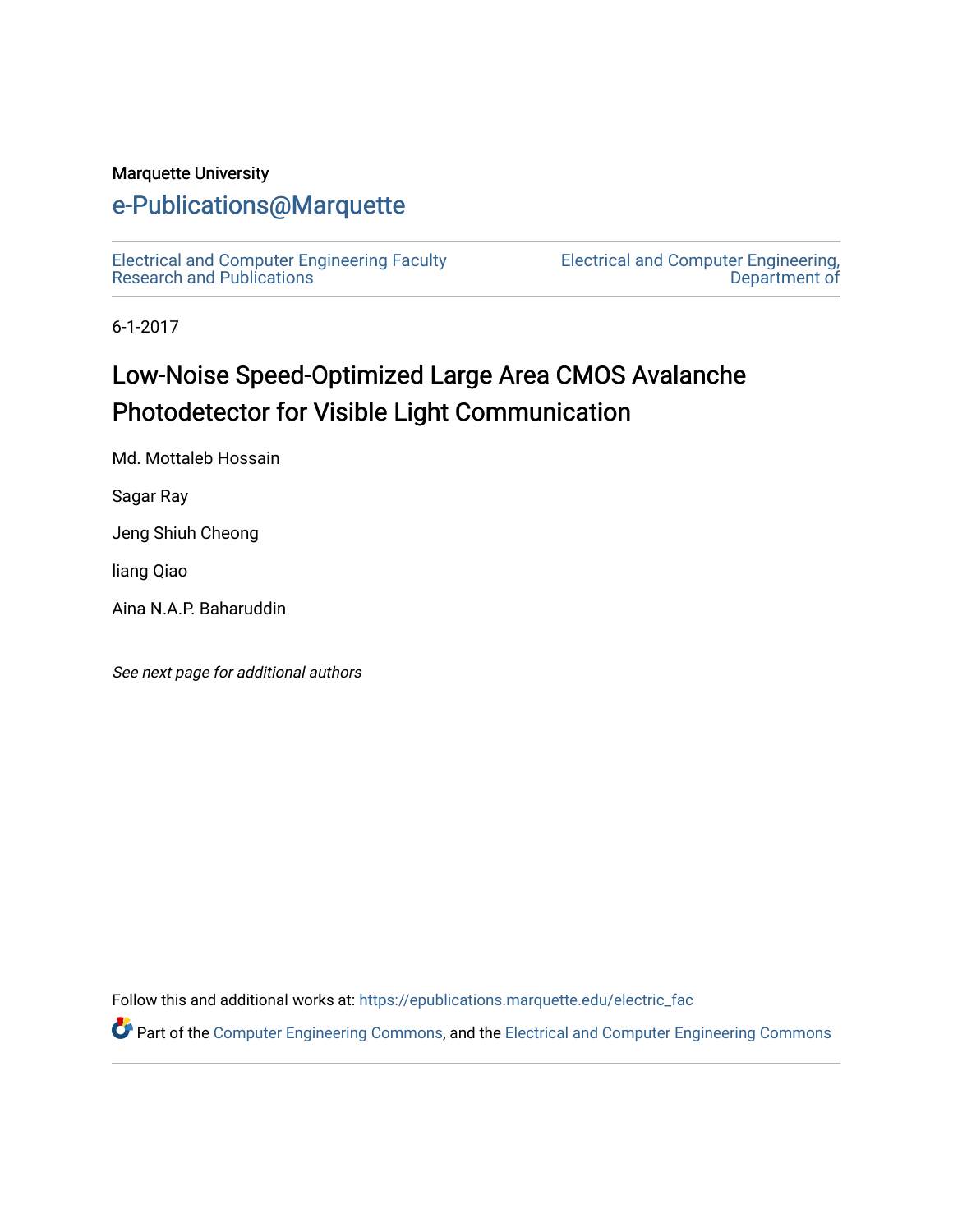#### Authors

Md. Mottaleb Hossain, Sagar Ray, Jeng Shiuh Cheong, liang Qiao, Aina N.A.P. Baharuddin, Mona Mostafa Hella, John P.R. David, and Majeed M. Hayat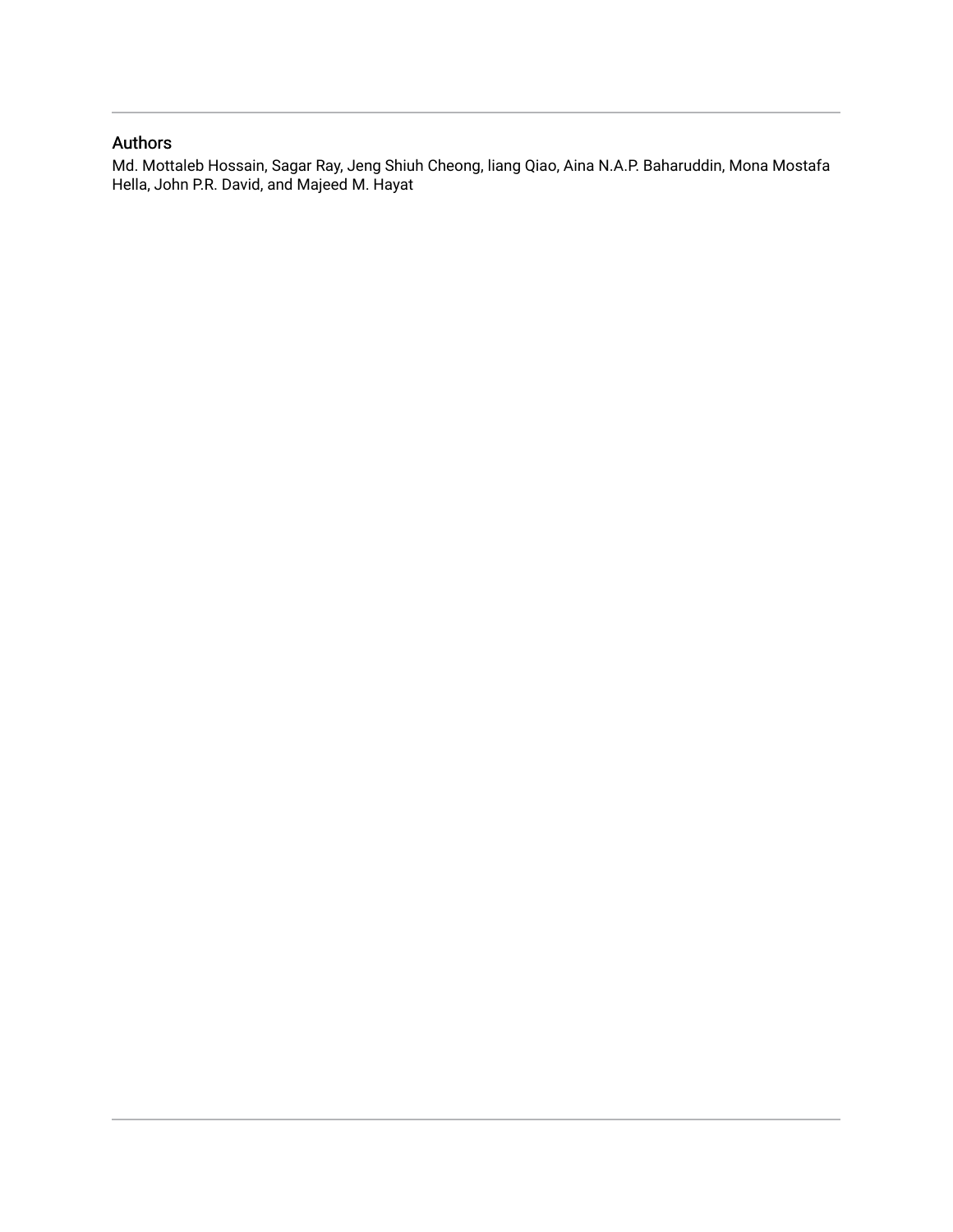#### **Marquette University**

# **e-Publications@Marquette**

## *Electrical and Computer Engineering Faculty Research and Publications/College of Engineering*

*This paper is NOT THE PUBLISHED VERSION;* **but the author's final, peer-reviewed manuscript.** The published version may be accessed by following the link in th citation below.

*Journal of Lightwave Technology*, Vol. 35, No. 11 (June 1, 2017): 2315-2324. [DOI.](https://doi.org/10.1109/JLT.2017.2687822) This article is © Institute of Electrical and Electronic Engineers (IEEE) and permission has been granted for this version to appear in [e-Publications@Marquette.](http://epublications.marquette.edu/) Institute of Electrical and Electronic Engineers (IEEE) does not grant permission for this article to be further copied/distributed or hosted elsewhere without the express permission from Institute of Electrical and Electronic Engineers (IEEE).

# Low-Noise Speed-Optimized Large Area CMOS Avalanche Photodetector for Visible Light Communication

## Md. Mottaleb Hossain

Center for High Technology Materials and the Department of Electrical and Computer Engineering, University of New Mexico (UNM), Albuquerque, NM

#### Sagar Ray

Department of Electrical, Computer and Systems Engineering, Rensselaer Polytechnic Institute, Troy, NY

#### Jeng Shiuh Cheong

Department of Electronic and Electrical Engineering, University of Sheffield, Sheffield, U.K.

## Liang Qiao

Department of Electronic and Electrical Engineering, University of Sheffield, Sheffield, U.K.

#### Aina N. A. P. Baharuddin

Department of Electronic and Electrical Engineering, University of Sheffield, Sheffield, U.K.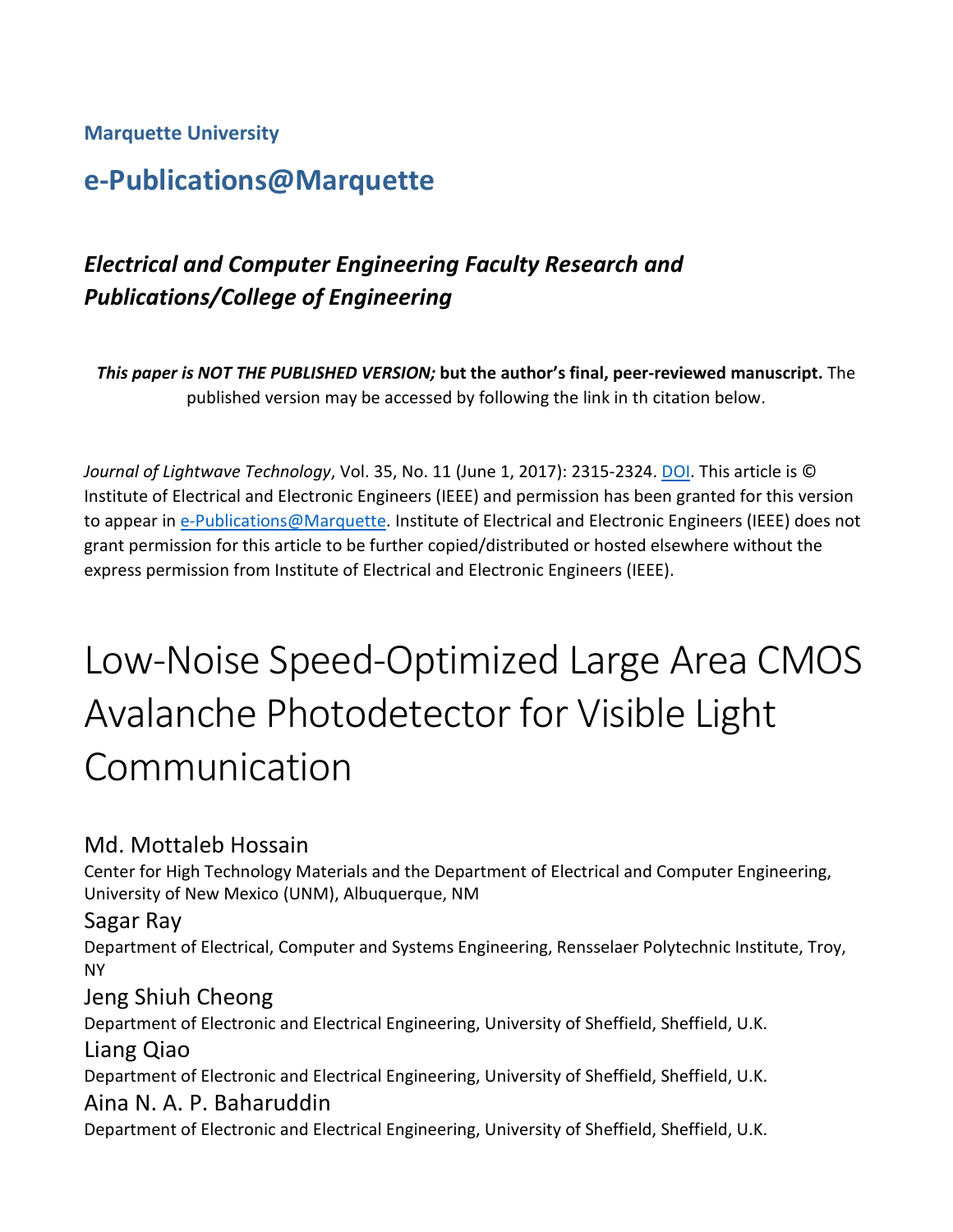## Mona Mostafa Hella

Department of Electrical, Computer and Systems Engineering, Rensselaer Polytechnic Institute (RPI), Troy, NY

## John P. R. David

Department of Electronic and Electrical Engineering, University of Sheffield, Sheffield, U.K.

## Majeed M. Hayat

Center for High Technology Materials and the Department of Electrical and Computer Engineering, University of New Mexico (UNM), Albuquerque, NM

## Abstract

Mean-gain and excess-noise measurements are presented for a  $350 \times 350$  µm  $\text{2}$  P+/N-well/P-sub and a  $270 \times 270$ μm <sup>2</sup> N-well/P-sub avalanche photodetectors fabricated using 0.13-μm CMOS technology. The active area of the P+/N-well/P-sub device was divided into multiple subsections to decrease transit time and increase speed. For the P+/N-well structure, remarkably low excess-noise factors of 4.1 and 4 were measured at a mean gain of 16 corresponding to a k value of approximately 0.1, using a 542 (633) nm laser. For a variant N-well/P-sub structure, excess-noise factors of 6.5 and 6.2 were measured at a mean-gain of 16 corresponding to a k value of approximately 0.3. The proposed CMOS APDs with high gain, low noise, low avalanche breakdown voltage (below approximately 12 V) and low dark-currents (approximately nA) would be attractive for low-cost optical receivers in visible-light communication systems.

## SECTION I. Introduction

Silicon photonics is a promising technology for the realization of low-cost, low-noise, high-speed and highsensitivity photodetectors in visible-light communication (VLC) systems. The VLC system is gaining momentum as a solution to provide gigabit-class (up to 3 Gb/s) connectivity of electronic devices in home and office environments [1]–[3]. Silicon avalanche photodiodes (APDs), with their inherent internal amplification mechanism and the resulting high-sensitivity, can offer an excellent photodetector choice for high path-loss VLC systems [3]. In addition, Si APDs with their low-noise characteristics can provide improved signal-to-noise ratio (SNR) in the VLC receiver. Specifically, Si is a very attractive material for APDs due to its low *k* value (<0.1), which results in a low excess-noise factor, *F* [4] –[18]. Additionally, careful device design and fabrication process can further improve the noise properties of Si APDs by reducing the thickness of the avalanche region [19]–[22].

More specifically, since VLC systems are an integral part of emerging smart-lighting concepts, there is a need for cost-effective and compact optical devices that enable VLC in such scenarios. The rapid advances in solid-state lighting and high-speed (∼5 GHz for 30 meters of distance) plastic optical fiber (POF) technology have been paving the way toward a low-cost and high**-**speed implementation of VLC optical transmitters [1]. Si APDs implemented on standard complementary-metal–oxide–semiconductor (CMOS) process can offer a low-cost, compact, and high-yield fabrication solution to VLC receivers for smart-lighting systems [23] –[26]. Additionally, a large-area CMOS APD can substantially ease the coupling of light from the wide-diameter step-index POF (typically with a core diameter of 1 mm), which normally requires bulky concentrators and optical alignment setups [2].

Although linear-mode speed-optimized CMOS APDs have been developed in the recent years, one of the main challenges in them is that they require high operating voltages (e.g., 35.25, 68.25, 83.5, 119.25 V) [2], [27]. While high-voltage (HV) CMOS process can also be utilized to implement integrated receivers including HV-APDs, the technology choice for high-speed receiver implementation is moving toward smaller gate length with low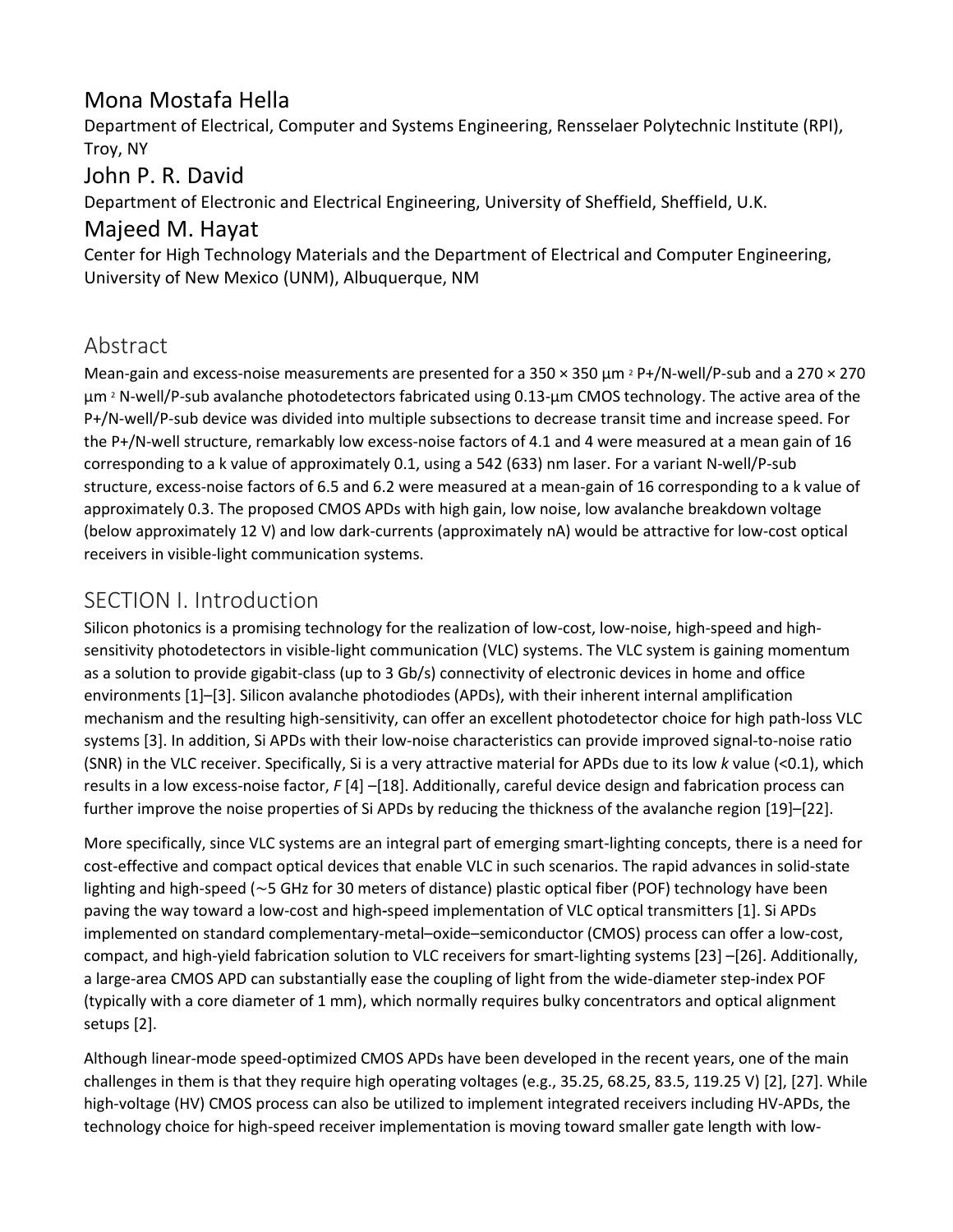voltage (LV) CMOS nodes that offer optimized performance to analog/digital circuitry. A possible solution to retain the advantages of both technologies is to fabricate the APD in high**-**voltage process while the receiver circuits in LV-CMOS nodes. However, interfacing such high-voltage systems with low-voltage optical receiver circuitry increases implementation complexity. Therefore, it is beneficial to fabricate APDs in similar CMOS technology, as the receiver itself, to reduce implementation complexity of the entire system. Modern submicron CMOS processes employ increasingly higher doping concentration to achieve constant field scaling and thinner oxide layers in smaller device features for better performance. As a result, the highest voltage that can be applied without running into reliability issues in such technology also scales down. Since the allowed voltage levels in such CMOS-technology are low (e.g., ∼11 V in 0.13 **-***μ*m CMOS), special biasing circuitry must be utilized to operate such aforementioned high voltage APDs. In addition, low breakdown voltage APD benefits from low power operation and simple electrical bias circuitry. Therefore, it would be desirable to have a low-bias CMOS APD in a range compatible with the voltages allowed by CMOS circuitry. In this regard, a low operating-voltage (<11 V) P+/N-well APD was designed and fabricated using a 0.35*-*μm CMOS process [10] . However, the design yielded a high *k* value of 0.47, which resulted in a high excess-noise factor (e.g., *F* = 5.2 at 480/560/650 nm, and *F* = 3.9 at 380 nm, at a mean gain of 16). The APD also suffered from high dark currents (∼1 μA at the breakdown voltage of 10.8 V).

Recently, we have reported a speed-optimized, large-area P+/N-well/P-sub APD fabricated in 0.13-μm CMOS technology for the VLC applications [3]. This device was based on an earlier design, reported in [3], which helped overcome the speed limitation associated with a large active area [26]. The total area (350  $\times$  350  $\mu$ m<sup>2</sup>) of the device reported in [3] was sub-sectioned into  $20 \times 20 \mu m^2$  identical P+ regions inside an N-well. The outputs of the subsections were connected in parallel in order to achieve large bandwidth (6 GHz). The detection speed was increased as a result of the reduced transit time of diffusive carriers in the large-area CMOS APD. Measured dark-current, photo-current, simulated frequency response as well as the calculated mean-gain and excess-noise factor were reported for the P+/N-well/P-sub APD device [3].

In this work, we further investigate N-well/P-sub APD as well as the P+/N-well/P-sub APD device structures of the type reported in [3]. Specifically, we report here the measured dark-currents, capacitances, as well as the calculated and measured spectral responsivity, avalanche breakdown voltage, mean-gain, and excess-noise factor for both of the devices. The reported APDs exhibit low dark currents (in the range of nA) for a linear-mode avalanche breakdown voltage below 11 V. The investigated P+/N-well APD devices offer very low excess noise factors (4.1 and 4.0 using a 542 nm laser and a 633 nm laser, respectively, both at a mean gain of 16) with a low *k* value of 0.1. The reported excess-noise measurements are the lowest as compared to those for other reported CMOS APDs in the visible regime of the electromagnetic spectrum [7], [9]– [10], [12],[14]–[16].

## SECTION II. Device Structure

The P+/N-well/P-sub and N-well/P-sub APD device structures considered here have been fabricated using IBM 0.13 **-**μm standard CMOS technology. Fig. 1(a) shows the die micrograph of the photodiode and the zoomed-in layout view is shown in Fig. 1(b) . Fig. 1(c) shows the large-area P+/N-well/P-sub APD. Note that this structure features sub-sectioned regions of P+ diffusion interlaid in a meshed configuration [3]. The advantage of such structure is the reduced diffusion distances of minority carriers that results in a smaller transit time and higher optical bandwidth [3], [26].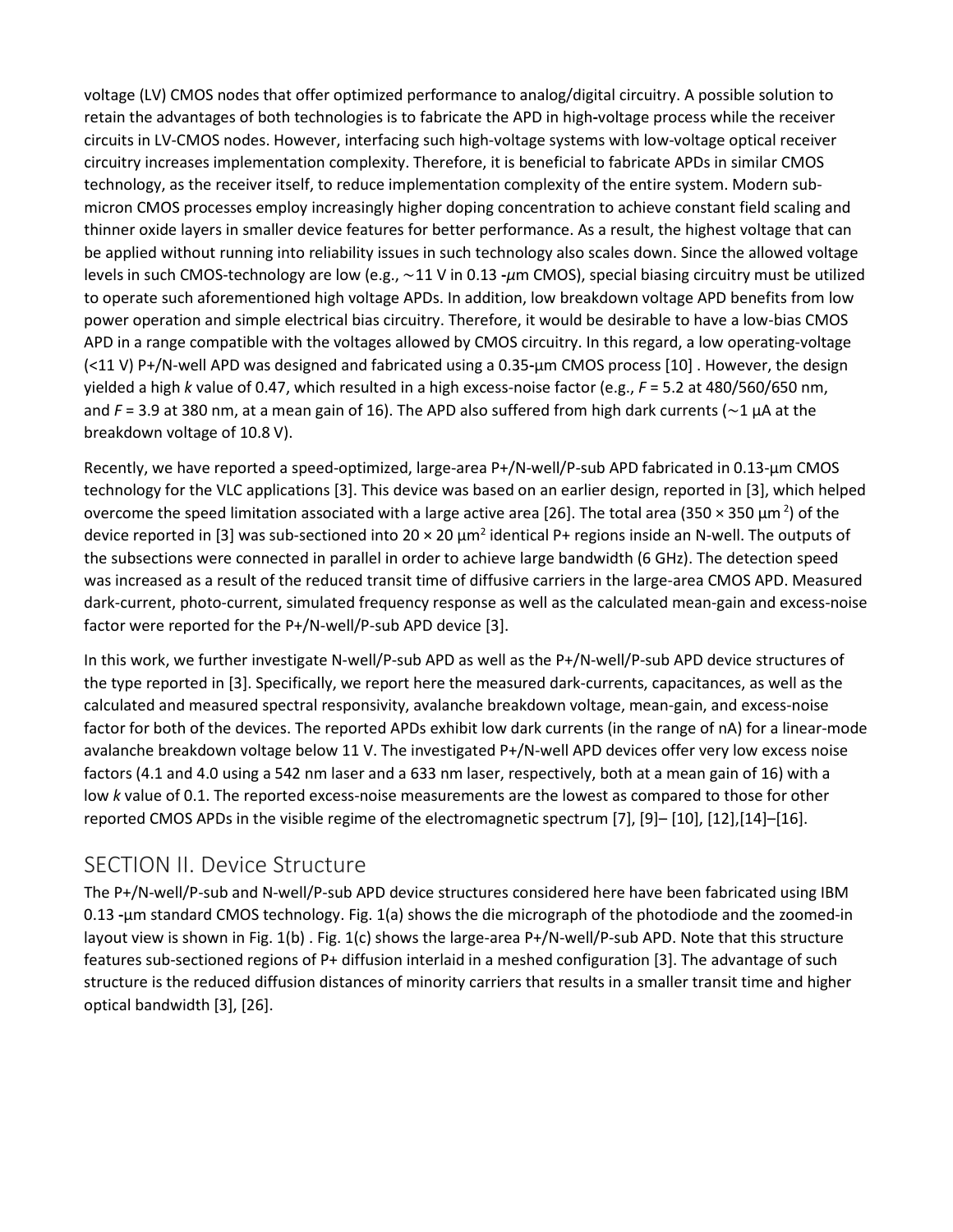

**Fig. 1.** Investigated silicon APDs fabricated in 0.13-μm CMOS technology: (a) die micrograph, (b) layout view showing 20  $\times$  20  $\mu$ m<sup>2</sup> sub-sections, (c) P+/N-well/P-sub structure (350  $\times$  350  $\mu$ m<sup>2</sup>) with reduced transit time and (d) N-well/P-sub structure (270  $\times$  270  $\mu$ m<sup>2</sup>). (a)–(c) are reproduced from [3].

Due to the large number of substrate and cathode contacts interlaced in such meshed structure, the substrate resistance for the photo-carriers also decreases. However, as described in [3] , the overall junction capacitance of the sub-divided structure remains almost the same as its conventional counterpart due to the equivalency of total active area. The P+/N-well/P-sub structure consists of a p-substrate (5 × 10<sup>15</sup> cm<sup>−3</sup>) layer, a 1.5-μm thick Nwell (5 × 10<sup>17</sup> cm<sup>-3</sup>) layer, a 0.3-μm thick P+ (5 × 10<sup>19</sup> cm<sup>-3</sup>) layer and a 0.3-μm thick N+ (5 × 10<sup>19</sup> cm<sup>-3</sup>) layer. It is also assumed that the impurity concentrations follow a Gaussian profile at the edges of the specified regions, both in horizontal and vertical directions. The total area of the device is 350  $\times$  350  $\mu$ m<sup>2</sup>, which is sub-sectioned into 20  $\times$  20  $\mu$ m<sup>2</sup> identical P+ regions inside an N-well. The active area is divided into a meshed array of P+ islands and the cathode electrode is inserted in-between for uniform distribution of bias voltage. A different type of N-well/P-sub APD structure is shown in Fig. 1(d) , which is comprised of N-well stripes inside P-substrate in an area of ∼270 × 270  $\mu$ m<sup>2</sup>. The purpose of the striped structure is to pass metal density rules in this submicron technology and to reduce contact resistance of N-well and P-sub contacts. However, the opaque metal contacts resulting from the plurality of the N-well stripes cause partial shading of light. The structure consists of a p-substrate (5 × 10<sup>15</sup> cm<sup>−3</sup>) layer, a 1.5-µm thick N-well (5 × 10<sup>17</sup> cm<sup>−3</sup>) layer, a 0.3-µm thick P + (5 × 10<sup>19</sup> cm<sup>−3</sup>) layer and a 0.3-μm thick N+ (5 × 10<sup>19</sup> cm<sup>−3</sup>) layer. An N-well width of ~15 μm is chosen as a compromise between terminal resistance, parasitic capacitance and fill-factor. The shallow-trench-isolation (STI) is used around the P+ and N+ regions for both of the APD devices to prevent premature edge breakdown.

## SECTION III. Modeling and Simulation Results

The dead-space multiplication theory (DSMT) [4], [5] was used to calculate the avalanche breakdown voltage, mean-gain and excess-noise factor for the APD devices. In the DSMT analytical model, the depletion region of the APD is assumed to be extended from *x* = 0 to *x* = *W*, where *W* is the depletion-region width. It is further assumed that the avalanche multiplication process is initiated by the photogenerated electron at the high field, P+/N-well junction (*x* = 0) for the P+/N-well/P-sub device structure [see Fig. 2(a)]. Electrons travel in the positive *x*-direction within the depletion region. For the N-well/P-sub device structure, avalanche multiplication is initiated by the photogenerated electron at the low field, N-well/P-sub junction ( *x* = *W*). Electrons travel in the negative *x*-direction within the depletion region.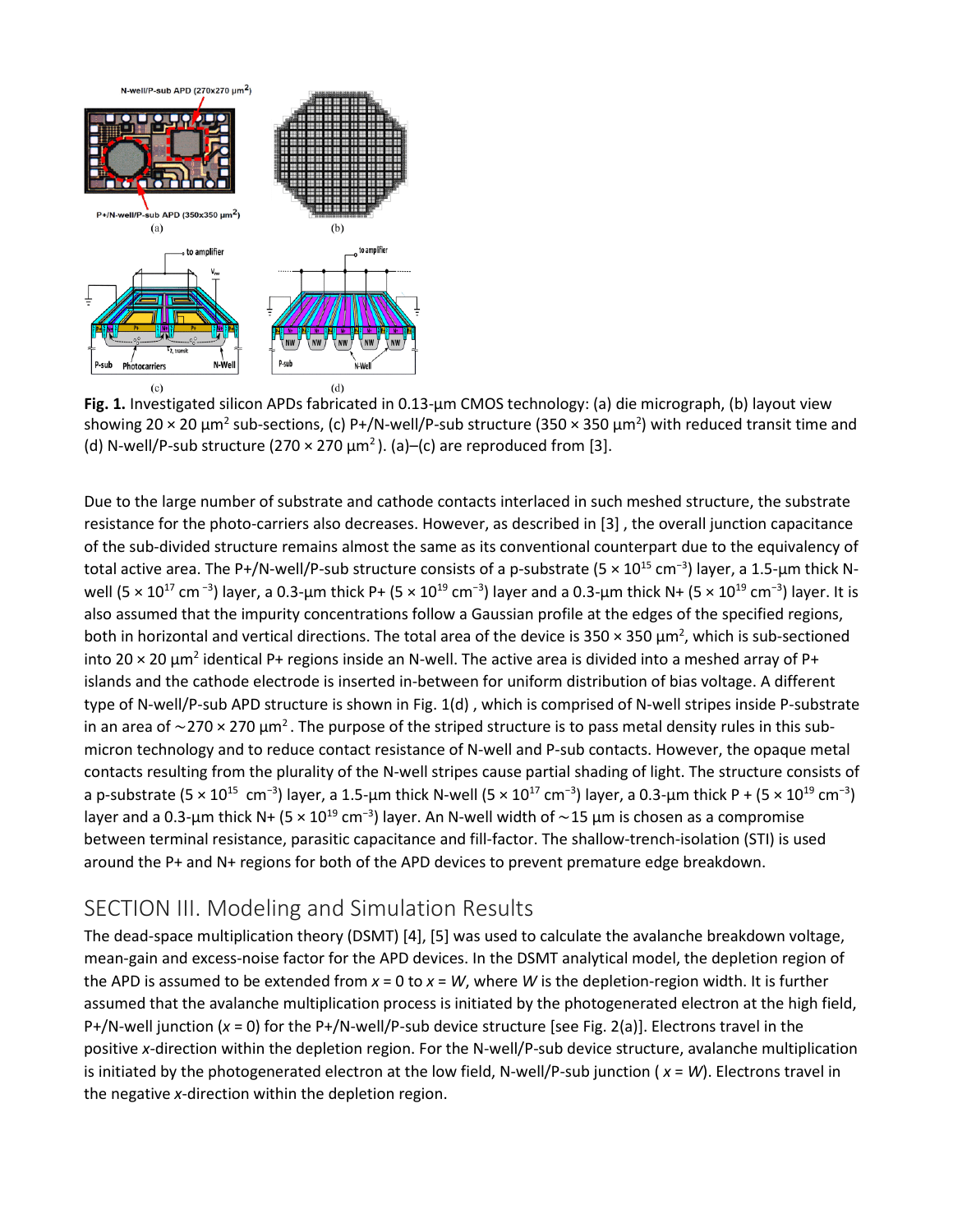

**Fig. 2.** P+/N-well/P-sub APD structure showing direction of electron injection (a) and N-well/P-sub structure showing the direction of electron injection (b).

In addition to the electron-initiated avalanche multiplication process, hole injection and mixed-carrier injection were taken into account in the recursive DSMT model while taking into account the absorption profile of each device. Consider an electron and a hole are located at position *x* within the multiplication region. Assume that *Z*(*x*) is the random sum of electrons and holes produced by the electron including the initiating electron itself. Similarly, *Y*(*x*) is the random number of all electrons and holes produced by the hole and its offsprings, including the hole itself. Note that  $Z(W) = 1$  and  $Y(0) = 1$ . Consider,  $Z(x) = \langle Z(x) \rangle$  and  $y(x) = \langle Y(x) \rangle$  are the means of  $Z(x)$  and  $Y(x)$ , respectively. Similarly,  $z_2(x) = \langle Z^2(x) \rangle$  and  $y_2(x) = \langle Y^2(x) \rangle$  are the second moments of  $Z(x)$  and  $Y(x)$ , respectively. Here, bracket denotes ensemble average. The electron and hole probability densities (*he and hh*), the first moments ( $z(x)$  and  $y(x)$ ) and the second moments ( $z_2(x)$  and  $y_2(x)$ ) are calculated using the equations expressed in [5]. The gains for an electron-initiated avalanche *G*′, a holeinitiated avalanche *G*″, and a mixed-carrier initiated avalanche *G* ″′ are calculated from the quantities *z*(*x*) and *y*( *x*) as follows. In particular, the mean of *G*′, *G*″ and *G* ″′ are

$$
\langle G' \rangle = \frac{1}{2} (1 + z(0)), \text{(1)}
$$

$$
\langle G'' \rangle = \frac{1}{2} (1 + y(w)) \text{ (2)}
$$

and

$$
\langle G'''\rangle = C \int_0^W \frac{1}{2} [z(x) + y(x)] e^{-rx} dx
$$
 (3)

And the total mixed-injection mean-gain is calculated using

$$
\langle G \rangle = p_e \langle G' \rangle + p_h \langle G'' \rangle + \langle G''' \rangle, \text{(4)}
$$

where  $p_e$  and  $p_h$  are the probability of photon absorption above and below the depletion region, respectively,  $\tau$  is the absorption coefficient in Si, and *C* is a constant chosen so that  $C\int_0^w e^{-rx}\,dx=p_m$  is the probability that an incident photon is absorbed in the depletion region.

Next, the second moment of the gain in the cases of an electron-initiated, a hole-initiated and a mixed-carrier initiated avalanches are given by

$$
\langle G'^2 \rangle = 0.25(1 + 2z(0) + z_2(0))
$$
  

$$
\langle G''^2 \rangle = 0.25(1 + 2y(w) + y_2(w))
$$
<sup>(5)(6)</sup>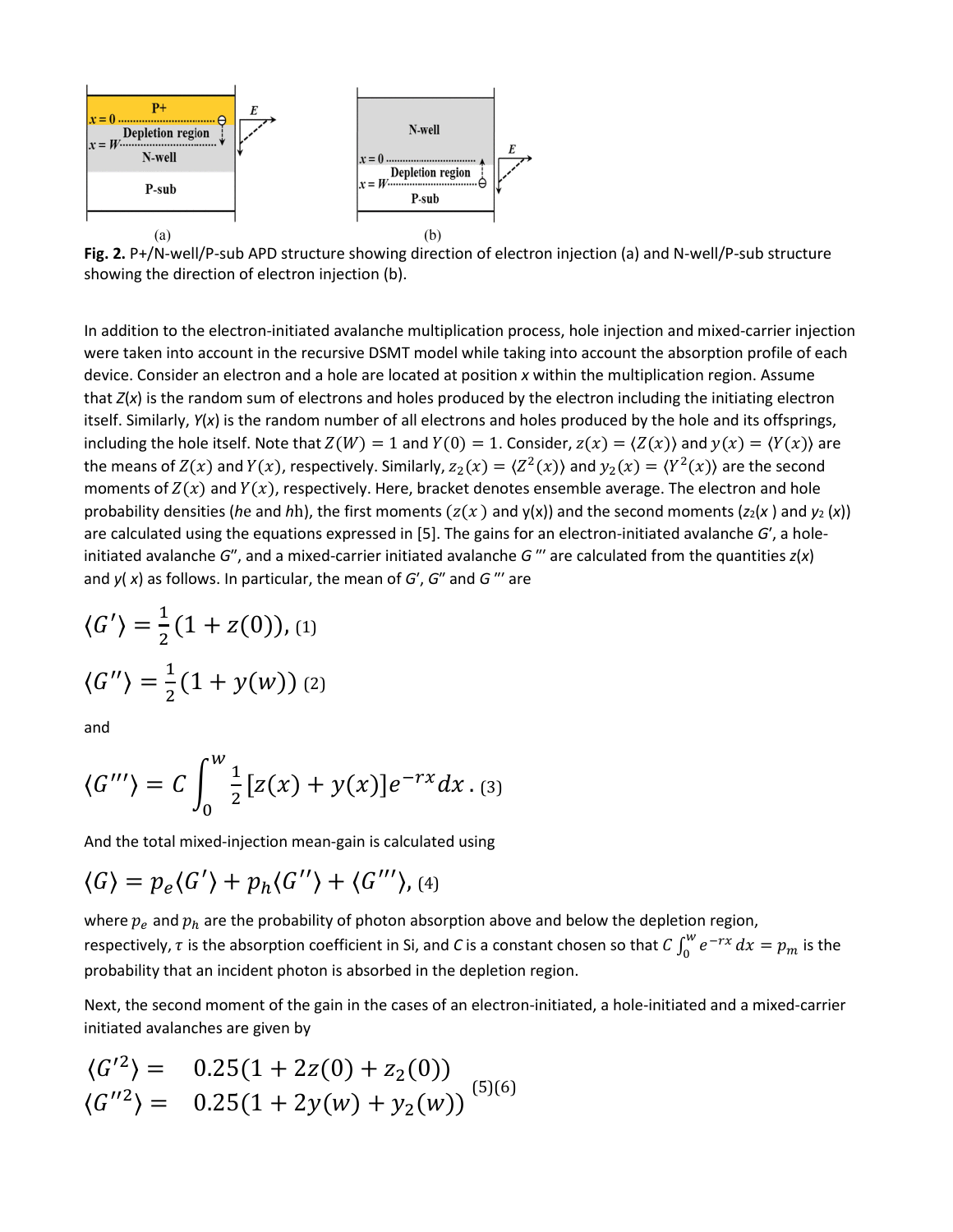and

$$
\langle G'''^2 \rangle = C \int_0^w \frac{1}{4} [z_2(x) + 2z(x)y(x) + y_2(x)] e^{-rx} dx
$$
 (7)

The second moment of the mixed-injection gain is therefore

$$
\langle G^2 \rangle = p_e \langle G \, \vert^{2} \rangle + p_h \langle G \, \vert^{2} \rangle + \langle G \, \vert^{2} \rangle. \tag{8}
$$

Finally, the mixed-injection excess-noise factor  $F$  is

$$
F = \frac{\langle G^2 \rangle}{\langle G \rangle^2}.
$$
 (9)

The electric field and depletion width were calculated using Technology Computer Aided Design (TCAD) Sentaurus software tool. Note that Sentaurus Device takes into account physics models like Poisson's equation and carrier continuity in calculating electric fields. The electric-field profile in the multiplication region were extracted from TCAD simulation as shown in Fig. 3(a). The electric-field dependent ionization coefficients for electrons (*α*) and holes (*β*) are calculated using Chynoweth's formula [29]

$$
\alpha(E) = A_e exp\left[-\left(\frac{B_e}{E}\right)^{m_e}\right] (10)
$$

and

$$
\beta(E) = A_h \left[ exp - \left( \frac{B_h}{E} \right)^{m_h} \right], \text{(11)}
$$

where  $E$  is the electric field and the  $A$ ,  $B$ , and  $m$  are material dependent parameters (listed in Table I) chosen from experimental [28] and fitted [8] data.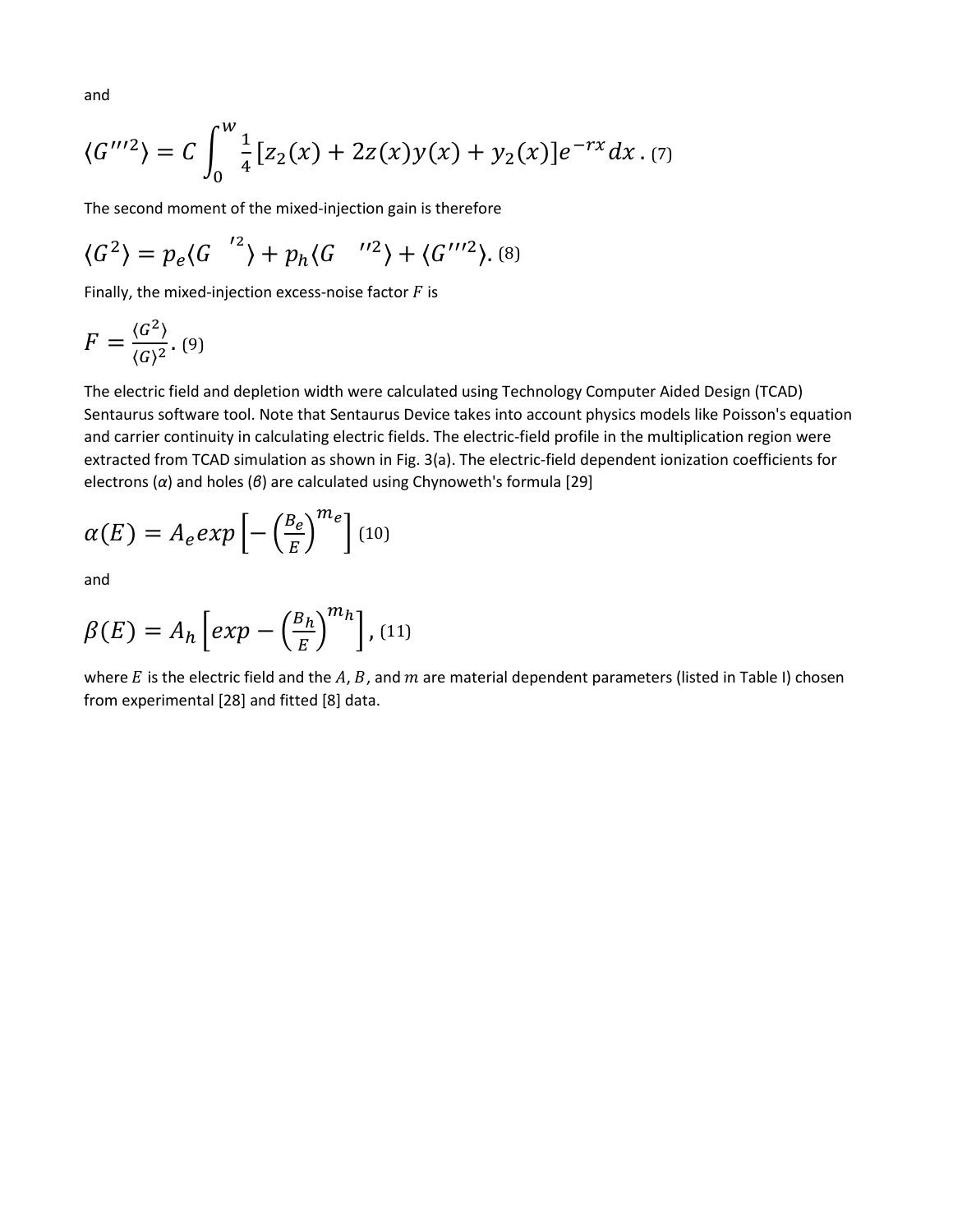

Fig. 3. Calculated electric-field profile as a function of  $x$  in the depletion region (a), calculated dead spaces for electron ( $d_e$ ) and hole ( $d_h$ ) (b), and calculated electron and hole ionization coefficients,  $\alpha$  and  $\beta$  (c). [View All](https://ieeexplore.ieee.org/document/7887669/all-figures)

| <b>TABLE I</b> Ionization Parameters for Silicon [28] |  |  |
|-------------------------------------------------------|--|--|
|-------------------------------------------------------|--|--|

|      | A $\lceil$ cm <sup>-1</sup> ]                                                         | $B$ [V/cm] | $\mathsf{m}$ | $E_{\text{th}}$ [eV] [8] |
|------|---------------------------------------------------------------------------------------|------------|--------------|--------------------------|
|      | Electron   1.286 $\times$ 10 <sup>6</sup>   1.40 $\times$ 10 <sup>6</sup>   1.0   1.1 |            |              |                          |
| Hole | $1.438 \times 10^{6}$ 2.02 $\times$ 10 <sup>6</sup> 1.0 1.8                           |            |              |                          |

|          | $A$ [cm <sup>-1</sup> ] | $B$ [V/cm]           | $\boldsymbol{m}$ | $E_{th}$ [eV]<br>[8] |
|----------|-------------------------|----------------------|------------------|----------------------|
| Electron | $1.286 \times 10^{6}$   | $1.40 \times 10^{6}$ | 1.0              |                      |
| Hole     | $1.438 \times 10^{6}$   | $2.02 \times 10^{6}$ | 1.0              | 1.8                  |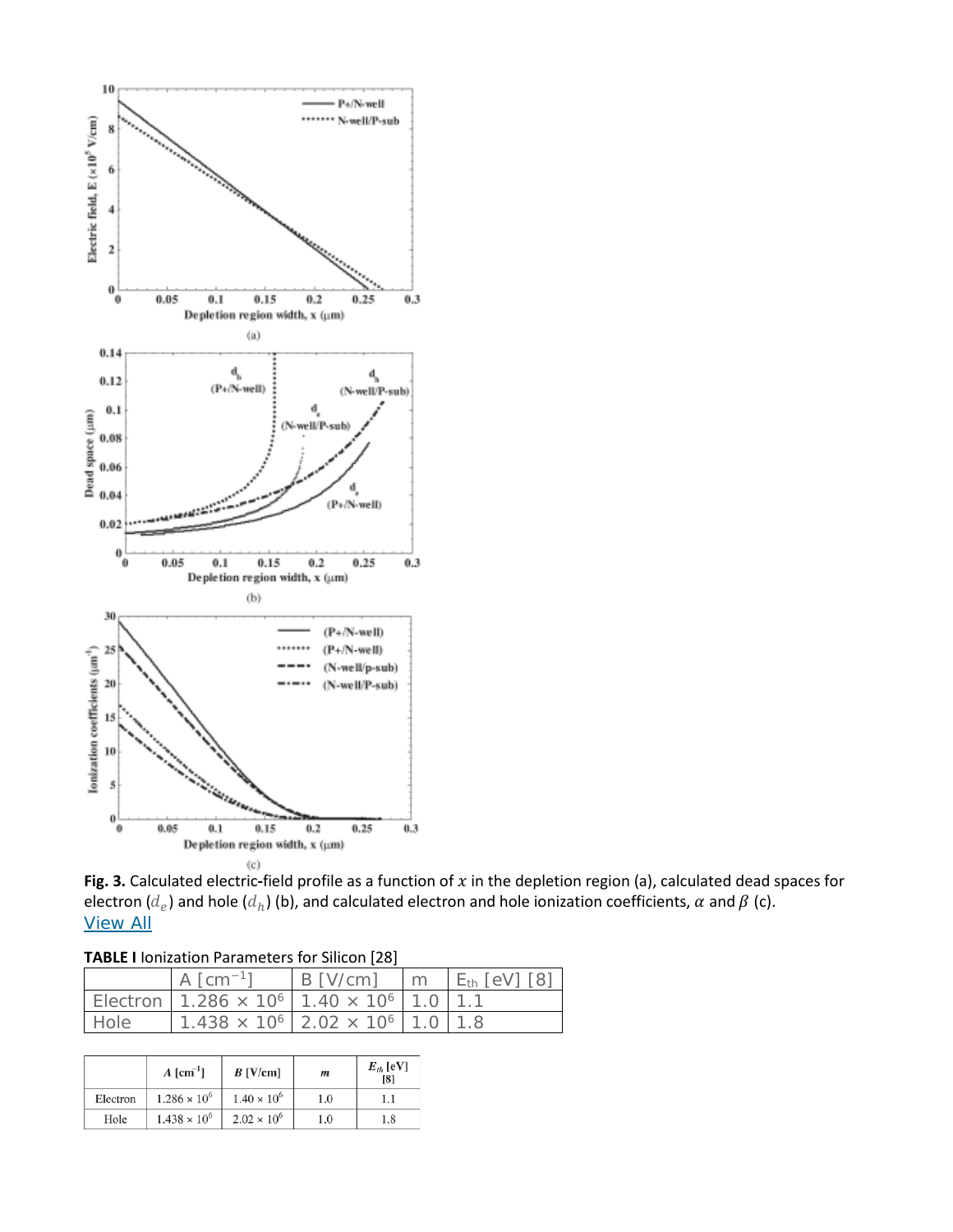The electric field within the depletion region, electron and hole dead spaces,  $d_e$  and  $d_h$  in conjunction with the ionization coefficients,  $\alpha$  and  $\beta$ , as shown in Fig. 3(a)– (c), were used in the DSMT analytical model to predict the avalanche breakdown voltage, mean-gain, and the excess-noise factor.

The enabled ionization parameters  $\alpha^*(\beta^*)$  are calculated from the experimentally determined values  $\alpha$  (*β*) by equating the mean ionizing lengths from the DSMT and local model by using the formula [30]

$$
\alpha = \frac{1}{\frac{1}{\alpha^*} + 2d_e},
$$
 (12)

where  $d_e$  ( $d_h$ ) is the dead space for electron (hole).

In addition, McIntyre's classical noise model formula [31], as shown below

$$
F(M) = kM + \left(2 - \frac{1}{M}\right)(1 - k), \text{(13)}
$$

is used to evaluate the equivalent hole-to-electron ionization ratio,  $k$ . A small value of  $k$  represents a low excess-noise factor for an electron-initiated multiplication process.

The absorbed photon density as a function of device depth is shown in Fig. 4 for the front-side illuminated P+/Nwell and N-well/P-sub APDs. Simulations were performed using TCAD software tool with 460, 542, and 633 nm excitations having a constant illumination of 1.46 mW/cm<sup>2</sup>. The absorbed photon density is at its maximum value at the top of the APD and it decreases with the device depth. For the P+/N-well/P-sub APD, approximately 65%, 26% and 11% of the incident light are absorbed in the P+ region for 460, 542, 633 nm excitations, respectively. However, higher percentage of light absorption in P+ layer yields low values of excess noise factor (see Fig. 10) for the dominant electron initiated multiplication process in the avalanche region. Note that approximately 21%, 17% and 8% of the light are absorbed in the multiplication region for 460, 542, and 633 nm wavelengths, respectively, giving rise to mixed-injection multiplication process. In addition, reduced excessnoise factor is observed in going from 460 to 633 nm excitations. This is due to the reduced amount of mixedinjections in the multiplication region for long wavelengths.



**Fig. 4.** Simulated absorbed photon density as a function of device depth for the P+/N-well/P-sub and the Nwell/P-sub APD devices. Simulations were performed using Sentaurus TCAD software tool.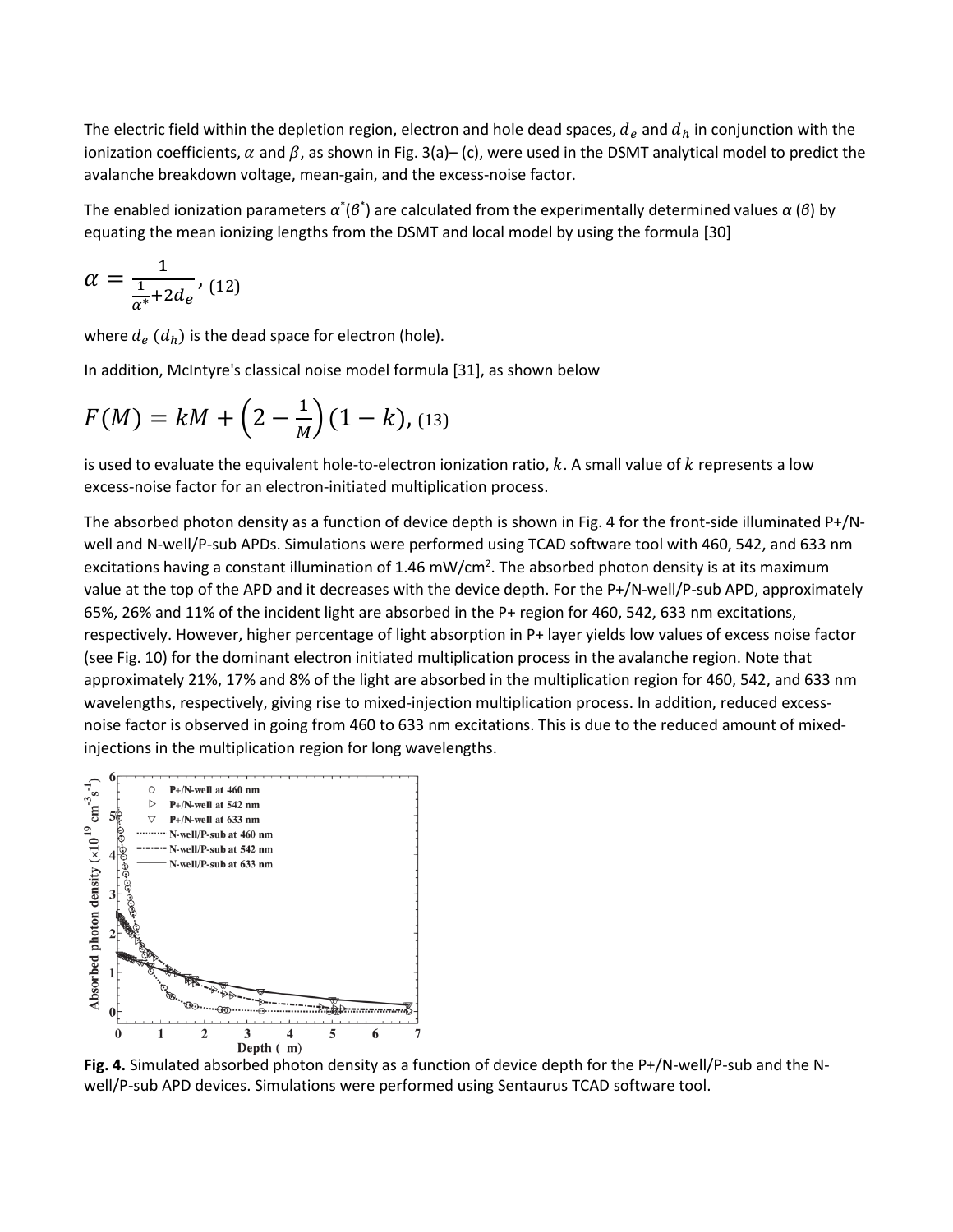For a variant N-well/P-sub structure, approximately 0.5%, 22% and 57% of the light are absorbed in the P-sub region. This results in relatively higher excess noise factors due to the injection of holes in the multiplication region. Additionally, increased excess-noise factor is observed in going from 633 to 460 nm excitations (see Fig. 10). This is due to the increased amount of hole injections in the multiplication region for short wavelengths. Note that approximately 0.3%, 5% and 6% of light are absorbed in the multiplication region for 460, 542, and 633 nm wavelengths, respectively, giving rise to mixed-injection multiplication process.

The wavelength dependent mean-gain and excess-noise factors (see Figs. 9 and 10) are calculated using nonlocal DSMT analytical model taking into account 460, 542, and 633 nm excitations. Note that  $(4)$  and ( $8$ ) represent first and second moments of the mixed-injection mean avalanche gain used in the DSMT model. These equations, in turn, require knowledge of the probability of photon absorption at each location along the device depth. For example, see the exponential terms in  $(3)$  and  $(7)$  $(7)$  $(7)$ , which are used in  $(4)$  and  $(8)$  $(8)$  $(8)$ . Now the probability of photon absorption at each location is calculated from Fig. 4, as calculated by the Sentaurus TCAD software tool.

## SECTION IV. Measurement Results

Measured dark-current characteristics for the fabricated CMOS APDs are shown in Fig. 5. The current voltage characteristics were recorded with a Keithley 237 source-meter. In the linear avalanche regime, the P+/N-well (P+/N-well/p-sub) and the N-well/P-sub APD devices exhibit low dark currents of ∼93 and ∼0.86 nA at the breakdown voltages of ~11 V and ~10.5 V, respectively. However, the N-well/P-sub APD (270 × 270 μm<sup>2</sup>) exhibits low dark currents as compared to the P+/N-well (350  $\times$  350  $\mu$ m<sup>2</sup>) APD. The large difference in dark currents may be due to the difference in peak electric field in each of the APD device structures. This may not be related to the area of the device where the dark current increases linearly with the device active area [34]. We believe that the high field required for the avalanche multiplication process gives rise to strong band-to-bandtunneling, resulting in a high dark current (∼nA) for both of the APDs. The comparably low breakdown voltage of the N-well/P-sub APD is due to the proximity of P+ substrate contacts in between the plurality of N-well fingers. The shallow-trench-isolation guard-ring (STI GR) around the P+ and N+ regions prevents premature edge breakdown at the APD periphery. The dark currents are comparable to the reported values in [9] , [16] and are low as compared to the high dark currents of 1 μA at 10.8 V as in [10], and 3 μA at 8.41 V as in [14]. The reported CMOS APDs in [16] exhibit low dark currents in the range of ∼pA before avalanche breakdown occurs. The amplified dark current (due to the tunneling effect at the edges of p+ regions in n-well and n+ regions in p-well) was significantly reduced by using lightly doped p-sub or STI around the p+ and n+ regions.

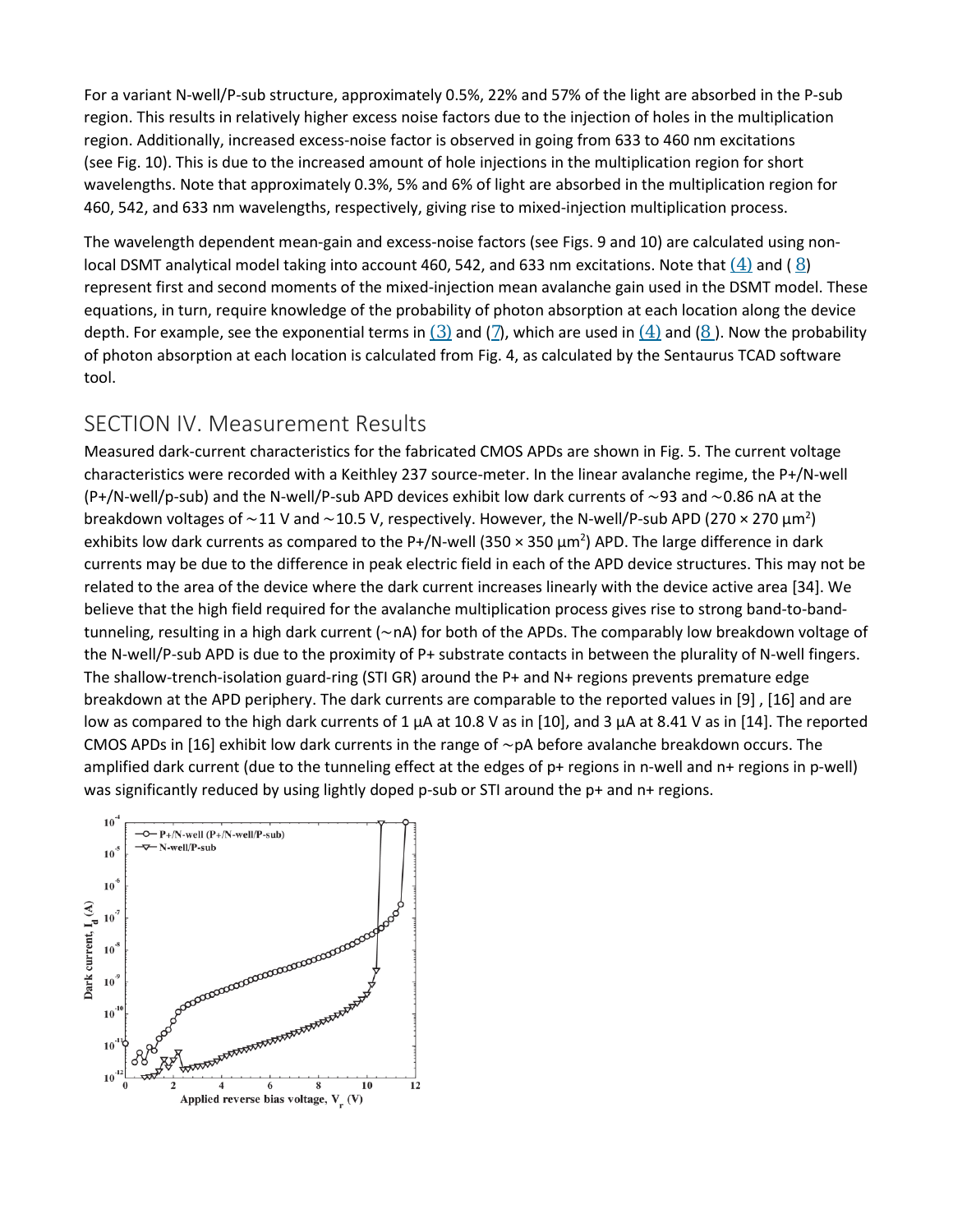**Fig. 5.** Measured dark current versus applied reverse bias voltage for the P+/N-well (P+/N-well/P-sub) and the Nwell/P-sub APD devices.

Measured spectral-responsivity characteristics for the P+/N- well and N-well/P-sub APD devices are shown in Fig. 6(a) and (b), respectively. Spectral measurements were performed using a single grating monochromator with a 100 W tungsten light source. A supervisory-control-and-data-acquisition (SCADA) system was also used in a desktop computer for automatic measurement. In order to modulate the optical signal, the monochromatic light from the exit slit of the monochromator was chopped at a frequency of 180 Hz. The optical beam was subsequently focused on the optical window of the device-under-test (DUT) by using a microscope objective. A Keithley 236 SMU was used for bias voltage requirements across the device and the resultant photocurrent was measured using a SR830 lock-in amplifier (LIA).



**Fig. 6.** Measured spectral responsivity as a function of wavelength for the P+/N-well (a) and the N-well/P-sub (b) APD devices.

Measured responsivity curves in Fig. 6(a) and (b) show peaks due to the optical interference in the dielectric stack atop the silicon surface. Note that IBM 0.13-μm CMOS technology considered here to fabricate P+/Nwell/P-sub and N-well/P-sub APDs consists of 8 metal layers and 8 dielectric layers. There is also a final passivation layer on top of the last metal layer, which adds up to the total stack. As a result, there are multiple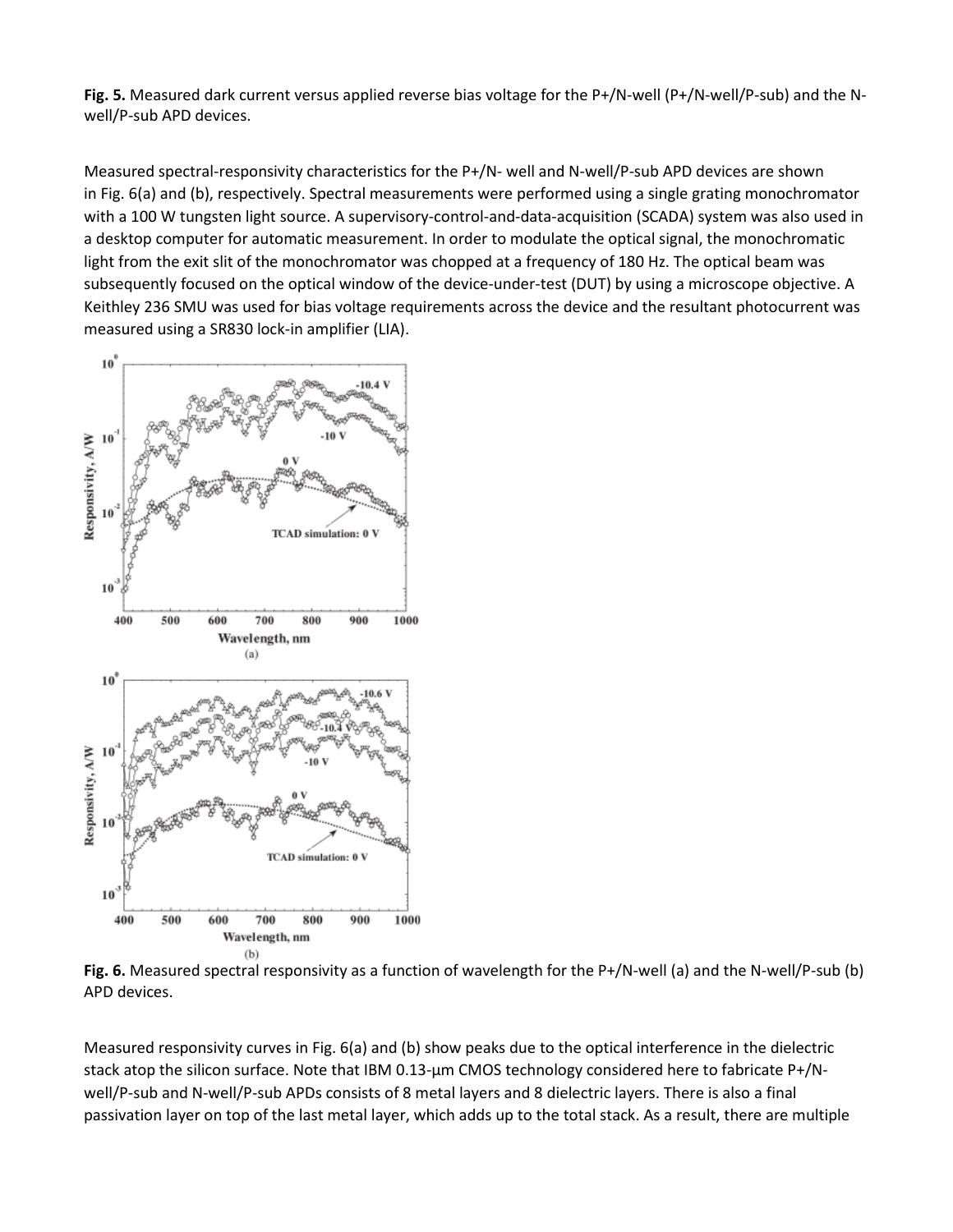reflections and refractions as well as attenuation through the stack of materials. This, in turn, exhibits very irregular transmission characteristics [32]–[33]and spectral response [14] as a function of the wavelength. In addition, there is a ±20% process variation in thickness of dielectric layers. This process variation causes deviation in transmission coefficient through the dielectric stack [32]– [33], which has significant impact on the APD responsivity.

For the P+/N-well APD, the unity-gain responsivities are 0.014, 0.022 and 0.024 A/W for 460, 542, and 633 nm excitations, respectively. For a variant N-well/P-sub APD, unity-gain responsivities are 0.007, 0.011, and 0.014 A/W. Both of the APDs exhibit very low values of responsivity which result from the aforementioned optical interferences in the dielectric stack and un-optimized CMOS process for APD devices. However, responsivity can be improved by using optimized CMOS process which can replace dielectric stack with an antireflection coating [14]. The spectral responsivity can also be improved with increased reverse bias voltage which results widening of the depletion region. In addition, avalanche multiplication occurs for higher bias voltage which in turn increases responsivity. The zero-bias spectral responsivities were calculated using transmission matrix method (TMM) optical solvers in conjunction with the complex-refractive-index model embedded in Sentaurus TCAD. The calculated responsivity curves are slightly off from the measured responsivity for both of the APDs. This may be due to the presence of dielectric stack atop the Si surface.

Fig. 7 shows the measured capacitance as a function of applied reverse bias voltage for the APD devices. The C-V measurements were carried out using an HP 4275A LCR meter, and the testing frequency was 1 MHz with an AC amplitude of 0.05 V. The measured capacitances for the P+/N-well (P+/N-well/P-sub) and the N-well/P-sub APD devices are below 25 pF under operating bias voltages. The transimpedance-amplifier (TIA) based measurement system, as reported in [35], can measure the excess-noise factor reliably on a wide variety of materials and APD devices, with a capacitance value up to ∼50 pF. Therefore, the mean-gain and excess-noise measurements have been performed for both of the P+/N-well (P+/N-well/P-sub) and N-well/P-sub APDs.



**Fig. 7.** Measured capacitance versus applied reverse bias voltage for the P+/N-well (P+/N-well/P-sub) and the Nwell/P-sub APD devices.

The mean-gain and excess-noise measurement system is shown in a block diagram in Fig. 8. A Thorlabs 460 nm LED (LED470L), a Uniphase 542 nm He-Ne laser, and a Lambda Photometrics 633 nm He-Ne laser were used to illuminate the device with a mechanical chopper having chopping frequency at around 180 Hz. In addition, a TIA (an AD9631 high speed operational amplifier with feedback capacitance and resistance) was used to convert photodiode current into a proportional voltage. This output voltage consists of a noisy, square waveform at the chopper frequency. The peak-to-peak value of a noise-free version of this waveform (difference between the photocurrent and dark current) is proportional to the mean photocurrent. The output voltage representing the photocurrent was buffered through a unity gain voltage follower to smooth the signal and was fed to a Stanford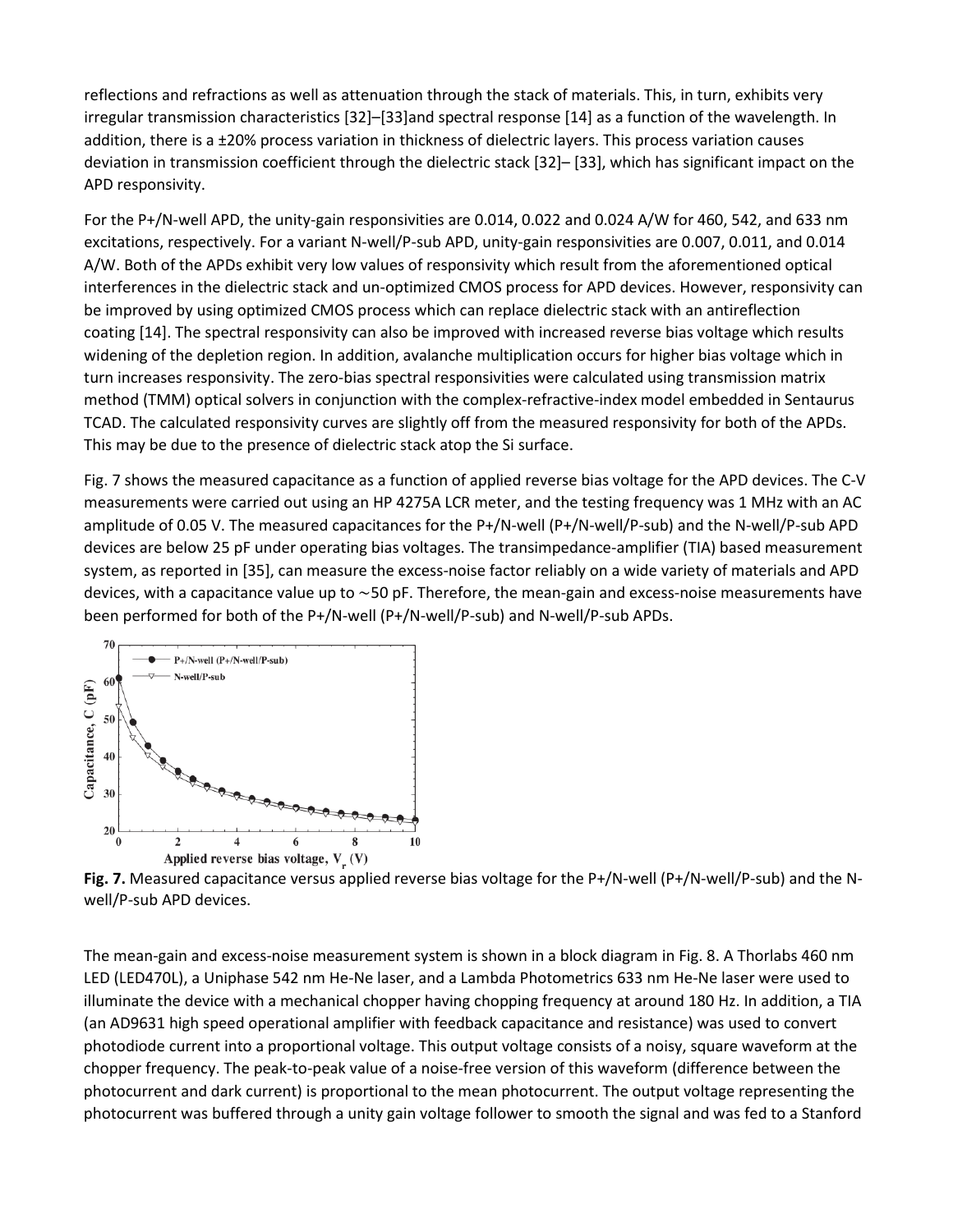Research SR830 LIA. The LIA output voltage was converted to a value of stimulated photocurrent by using the known TIA gain of 1100 V/A. The mean-gain was calculated using the definition for multiplication given by

$$
M=\frac{i_{ph}}{i_{pr}},
$$
 (14)

where  $i_{ph}$  and  $i_{pr}$  are the measured output photocurrent and the unmultiplied primary photocurrent, respectively.



**Fig. 8.** Block diagram of the mean-gain and excess-noise measurement system. The TIA consists of an op-amp with a feedback resistor  $R_f$  and capacitor  $C_f$ . This block diagram is reproduced from [35].

The output of the TIA, photocurrent and its multiplied noise, was amplified by a low-noise amplifier (Mini-Circuits ZFL-500LN+). In order to extract noise information from the TIA output, the photocurrent signal must be removed. This can be done by passing the signal through a bandpass filter (Mini-Circuits SBP-10.7+). The photocurrent signal associated with the 180 Hz fundamental and its harmonics were attenuated by passing only the noise pass-band frequency, ranging from 9.5 to 11.5 MHz with a center frequency of 10.7 MHz. The output of the bandpass filter contains only the information of the noise signal (associated with the avalanche gain process which multiplies the photocurrent), which resembles an amplitude modulated noise waveform. The noise signal was then amplified by a low-noise cascaded amplifier (an HP355D attenuator with three Minicircuits amplifiers: 500LN, 1000LN and AD9618) giving a total gain of around 78 dB. The attenuator was used in the cascade to cope with the wide range of noise amplitudes and to avoid the risk of saturating the output stages for large noise signals. The output noise voltage of the cascaded amplifier was fed into a power meter (a squaring-and-averaging circuit) to obtain the noise-power output. The noise-power was then measured using a second SR830 lock-in amplifier. The excess-noise factor is obtained using the expression [35], [36]

$$
F(M) = \frac{N_{DUT}}{aMI} \times \frac{B_{eff}(C_{Si})}{B_{eff}(C_{DUT})},
$$
 (15)

where  $N_{DUT}$  is the measured noise power of the device under test, a is a correction factor, I is the multiplied photocurrent,  $B_{eff}(C_{Si})$  is the effective noise bandwidth at the calibrating Si photodiode's capacitance (C<sub>Si</sub>) and  $B_{eff}$  (C<sub>DUT</sub>) is the effective noise bandwidth at the device under test's capacitance. The excess-noise measurement system was calibrated against a commercial Si photodiode at unity gain. The effect of the shot noise measurement in the investigated P+/N-well/P-sub and N-well/P-sub CMOS APDs was assumed to be contributed from the multiplied excess-noise. In addition, calibration tests were performed with devices with known excess noise to ensure the absolute  $F$  measured in CMOS APDs under test are within the acceptable range.

The mean**-**gain and excess**-**noise factor depend on the applied reverse bias voltage as well as the incident wavelength onto the active area of the APD. The electron**-**hole pair generation (from photon absorption)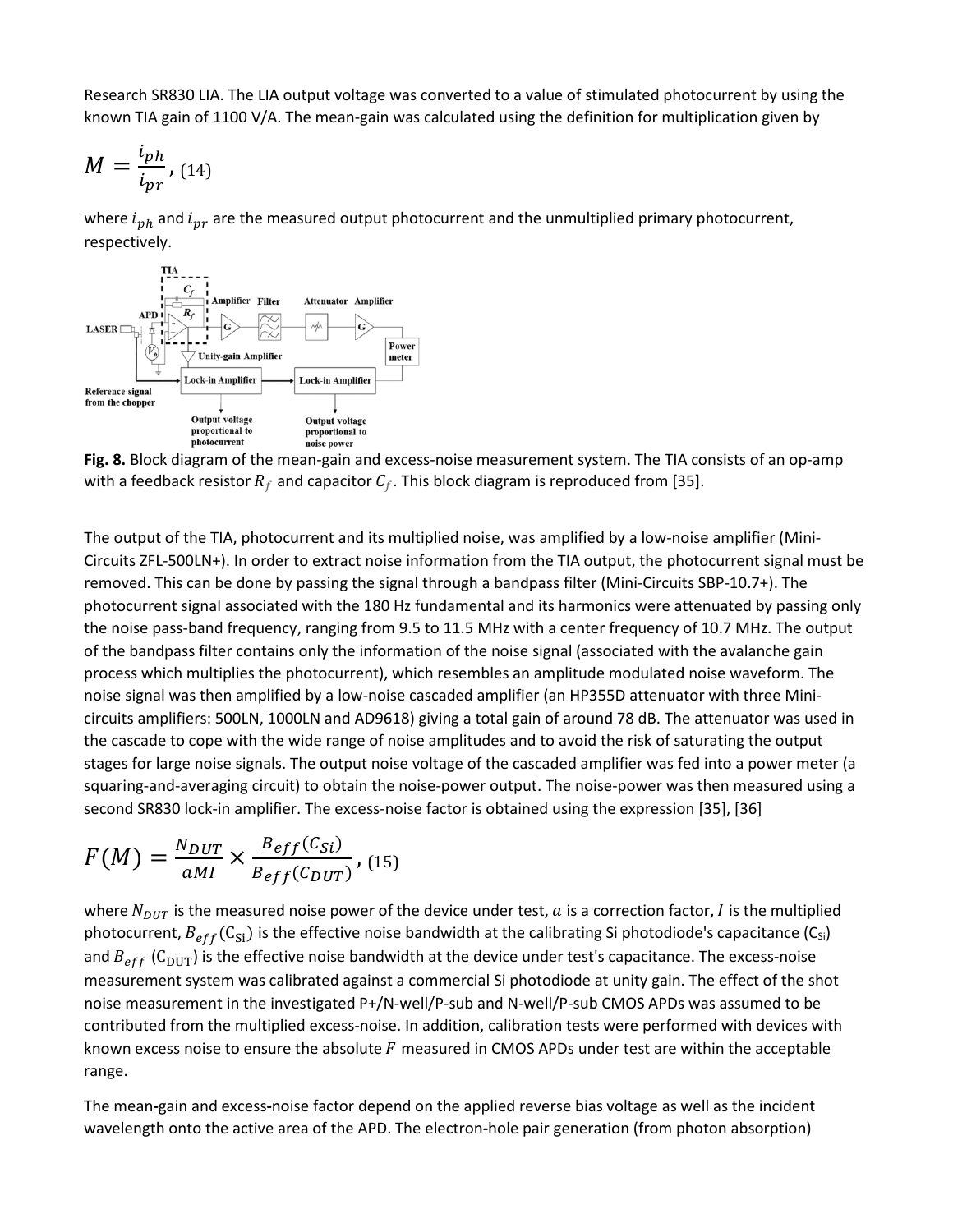depends on the penetration depth: long wavelength light penetrates silicon deeper than the light with short wavelength. For low-noise operation, it is expected to have electron initiated avalanche multiplication process since electrons have higher ionization coefficients than holes.

The measured mean**-**gain, as a function of the applied reverse bias voltage, is shown inFig. 9. In the linear avalanche regime, the P+/N-well APD exhibits a mean**-**gain of ∼16, at a reverse bias voltage of 10.53 V, resulting from the use of a 460 nm LED, and 542 nm and 633 nm lasers, respectively. For the N-well/P-sub device structure, the linear-mode mean**-**gain of ∼16 was measured at a reverse bias voltage of 10.4 V using 460 nm LED, and 542 and 633 nm lasers, respectively. The wavelength dependent mean-gains were calculated using non-local DSMT analytical model with 460, 542 and 633 nm excitations. The measured breakdown voltages and mean-gain show excellent agreement with the calculated results using the DSMT, as evidenced by Figs. 5 and 9 .



**Fig. 9.** Measured mean-gain versus reverse bias voltage for the P+/N-well (P+/N-well/P-sub) and the N-well/Psub APD devices, respectively, using a 460 nm LED, and 542 and 633 nm lasers. Wavelength dependent meangains are calculated using non-local DSMT analytical model.

The measured excess-noise factor, as a function of the mean gain, is shown in Fig. 10 for 542 and 633 nm excitations, respectively. At a mean**-**gain near and below 2, however, the photocurrent was quite low (∼1 μA). In addition to the inherently low excess**-** noise in the P+/N-well devices, the noise-power was too weak to be measured accurately, being below the noise of our measurement setup. This results in error when calculating the excess noise near unity. Our measurement error is around ±5% in the excess**-**noise factor, *F*, values of unity. Nevertheless, the measurement error decreases with higher multiplication values ( $M > 2$ ). Note that we could not measure excess-noise factor at the 460 nm excitation due to the low amount of photocurrents.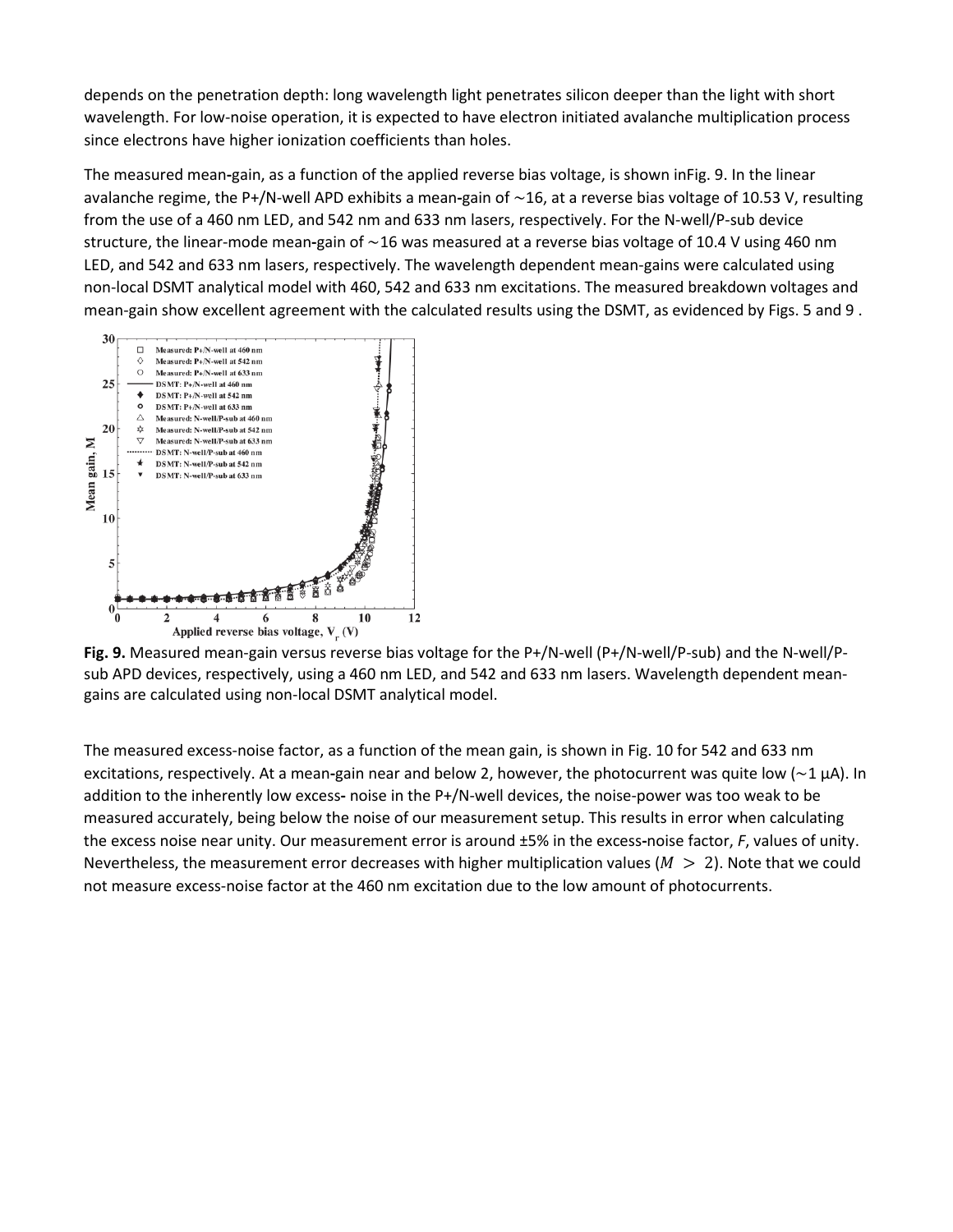

**Fig. 10.** Measured excess-noise factor versus mean-gain for the P+/N-well (P+/N/well/P-sub) and the N-well/Psub APD device, respectively, using 542 and 633 nm lasers. Wavelength dependent excess noise factors are calculated using non-local DSMT analytical model. McIntyre's curves are denoted with *k* = 0.1, 0.2, 0.3, and 0.4.

The P+/N-well APD exhibits very low excess**-**noise factors of 4.1 and 4 at a mean gain of 16 using 542 and 633 nm lasers, respectively, as compared to the measured excess-noise factors in the visible regime of wavelength, as summarized in Table II. The low excess noise factor is due to the presence of dead space in the thin depletion region and the initiation of avalanche multiplication process by the dominant photogenerated electron in the depletion region [4], [5]. The measured excess-noise factor falls close to the *k* = 0.1 curve, as calculated from McIntyre's noise model.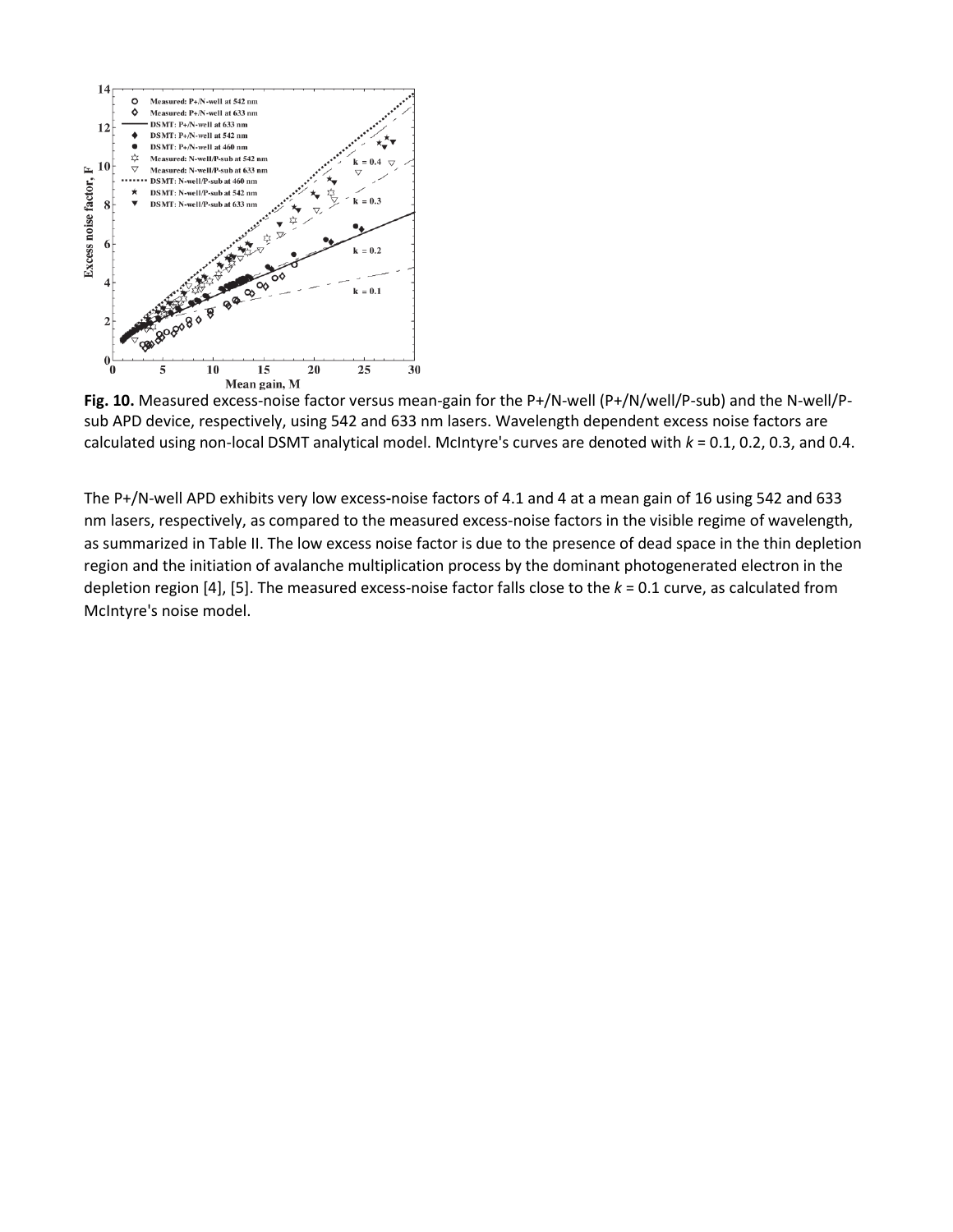## **TABLE II** Performance Comparison With Different Silicon APDs

| References                     | Technology                       | Breakdown voltage, | Dark current,     | Wavelength  | Excess noise factor, F | Ionization ratio, $k =$ |
|--------------------------------|----------------------------------|--------------------|-------------------|-------------|------------------------|-------------------------|
|                                | node                             | $V_{\text{br}}(V)$ | l d               | (nm)        | $(M = 16)$             | $\beta/\alpha$          |
| Pauchard et al. 2000<br>$[7]$  | custom                           | 15                 | n.d.              | 600         | 6.2                    | 0.47                    |
|                                |                                  |                    |                   | 380         | 3                      |                         |
| Rochas et al. 2002<br>[9]      | $0.8 - \mu m$ CMOS               | 19.5               | 0.2 <sub>nA</sub> | 400         | 5.8                    | n.d.                    |
| Pancheri et al. 2008<br>$[10]$ | $0.35 - \mu m$ CMOS              | 10.8               | $1 \mu A$         | 380         | 3.9                    | 0.47                    |
|                                |                                  |                    |                   | 480/560/650 | 5.2                    |                         |
| Betta et al. 2011<br>$[12]$    | $0.35 - \mu m$ CMOS              | n.d.               | n.d.              | 560         | 5.1                    | 0.2                     |
|                                | $0.7 - \mu m$ HVT<br><b>CMOS</b> | 20.8               | n.d.              | 650         | 70                     |                         |
| Atef et al. 2013 [14]          | 40-nm CMOS                       | 8.41               | $3 \mu A$         | 520         | $12 (M = 27)$          | n.d.                    |
| Pancheri et al. 2014<br>$[15]$ | $0.15$ - $\mu$ m CMOS            | 23.1               | n.d.              | 415         | 3.5                    | n.d.                    |
|                                |                                  |                    |                   | 850         | 5                      |                         |
| Lee et al. 2014 [16]           | $0.25$ - $\mu$ m CMOS            | 12.4               | 0.1 <sub>nA</sub> | 850         | 13                     | 0.47                    |
| This work                      | $0.13$ - $\mu$ m CMOS            | 11                 | 93 nA             | 542         | 4.1                    | 0.1                     |
|                                |                                  |                    |                   | 633         | 4                      |                         |

| References                          | Technology node                          | Breakdown<br>voltage, $V_{tr}$ (V) | Dark current<br>L | Wavelength<br>(nm) | Excess noise<br>factor, $F(M = 16)$ | Ionization<br>ratio, $k = \beta/\alpha$ |
|-------------------------------------|------------------------------------------|------------------------------------|-------------------|--------------------|-------------------------------------|-----------------------------------------|
| A R Pauchard et<br>al., 2000 [7]    | custom                                   | 15                                 | n.d.              | 600<br>380         | 6.2<br>3                            | 0.47                                    |
| A. Rochas et al.,<br>2002 [9]       | $0.8 - \mu$ m CMOS                       | 19.5                               | 0.2 <sub>nA</sub> | 400                | 5.8                                 | n.d.                                    |
| L. Pancheri et<br>al., 2008 [10]    | $0.35 - \mu$ m CMOS                      | 10.8                               | 1 <sub>µ</sub> A  | 380<br>480/560/650 | 3.9<br>5.2                          | 0.47                                    |
| G.-F. D. Betta et<br>al., 2011 [12] | $0.35~\text{µm}$ CMOS<br>0.7-um HVT CMOS | n.d.<br>20.8                       | n.d.<br>n.d.      | 560<br>650         | 5.1<br>70                           | 0.2                                     |
| M. Atef et al.,<br>2013 [14]        | 40-nm CMOS                               | 8.41                               | $3u$ A            | 520                | $12(M = 27)$                        | n.d.                                    |
| L. Pancheri et<br>al., 2014 [15]    | $0.15$ -um CMOS                          | 23.1                               | n.d.              | 415<br>850         | 3.5<br>5                            | n.d.                                    |
| M.-J. Lee et al<br>2014 [16]        | $0.25 - \mu$ m CMOS                      | 12.4                               | 0.1 <sub>nA</sub> | 850                | 13                                  | 0.47                                    |
| This work                           | $0.13$ - $\mu$ m CMOS                    | $_{11}$                            | 93 nA             | 542<br>633         | 4.1                                 | 0.1                                     |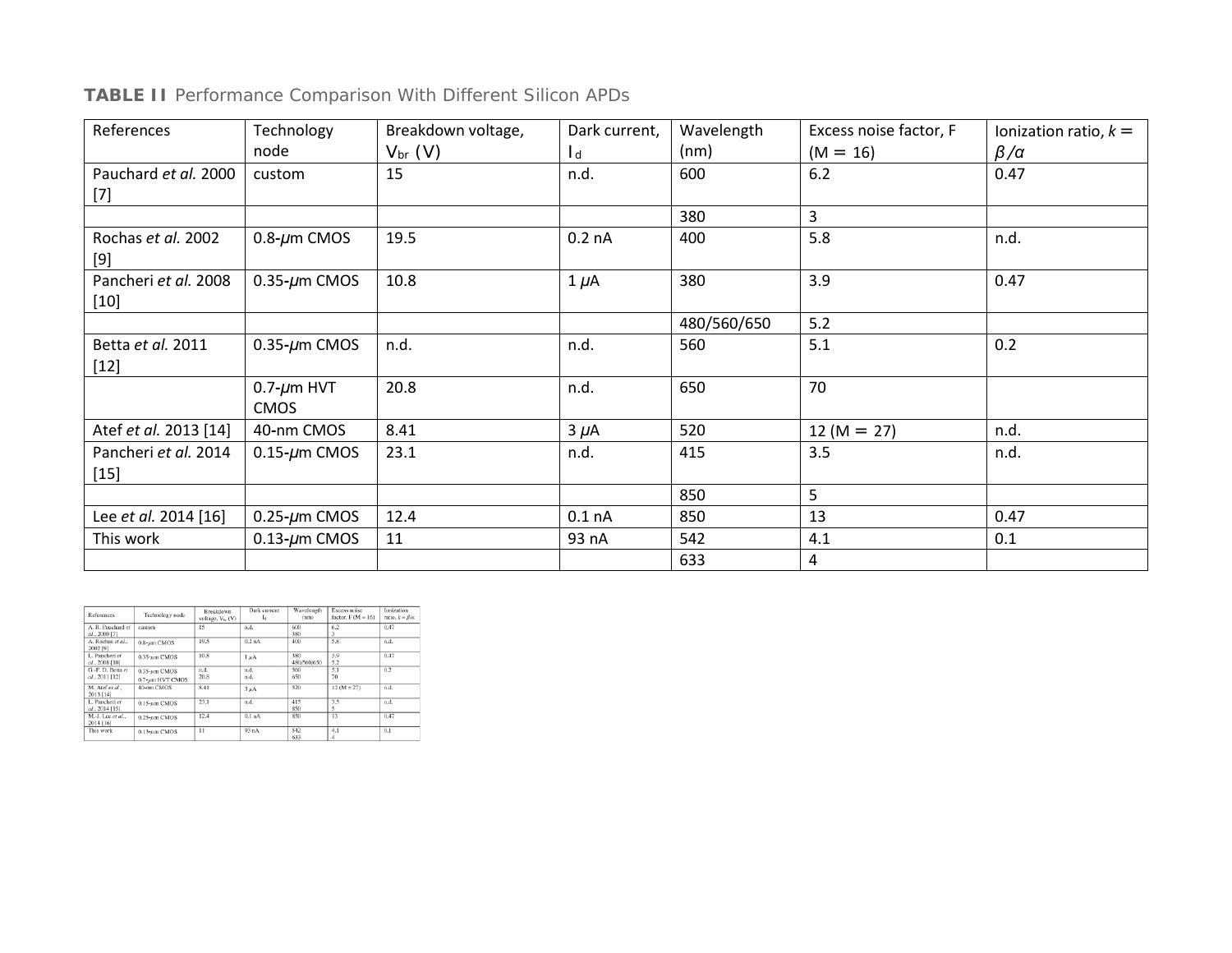For the N-well/P-sub device structure, excess**-**noise factors of 6.5 and 6.2 were measured at a mean-gain of 16 using 542 and 633 nm lasers, respectively. The high excess noise appears as a result of the injection of holes in the multiplication region. The measured excess-noise factor falls close to the calculated DSMT curve as well as the McIntyre's noise curve at *k* = 0.3. The measured excess-noise with 542 nm was slightly higher than that with 633 nm for both of the P+/N-well and N-well/P- sub APD devices. The wavelength dependent excess-noise factors are also calculated using DSMT model with 460, 542 and 633 nm excitations. The calculated excess-noise factors using recursive DSMT analytical model were slightly higher than measured values for both of the APDs. This could be due to the presence of non-uniform electric fields in the multiplication region.

## SECTION V. Conclusion

Modeling and measurements for the speed-optimized, large-area CMOS compatible P+/N-well/P-sub and Nwell/P-sub APDs were presented. Remarkably low excess-noise factor values were reported for the P+/N-well APD in the visible wavelength regime. The reported devices benefit from high-speed operation, low-voltage biasing and low cost. The large-area CMOS Si APDs with subsections are potential devices for the realization of low-noise, multi-gigabit visible-light communication systems.

## Acknowledgment

The authors would like to thank S. Tasnim, P. Das, and A. J. Chowdhury for their helpful support.

#### References

- **1.** Y. Dong, K. W. Martin, "A high-speed fully-integrated POF receiver with large-area photo detectors in 65 nm CMOS", *IEEE J. Solid-State Circuits*, vol. 47, no. 9, pp. 2080-2091, Sep. 2012.
- **2.** B. Steindl, W. Gaberl, R. Enne, S. Schidl, K. Schneider-Hornstein, H. Zimmermann, "Linear mode avalanche photodiode with 1-GHz bandwidth fabricated in 0.35-μm CMOS", *IEEE Photon. Technol. Lett.*, vol. 26, no. 15, pp. 1511-1514, Aug. 2014.
- **3.** S. Ray, M. M. Hella, M. M. Hossain, P. Zarkesh-Ha, M. M. Hayat, "Speed optimized large area avalanche photodetector in standard CMOS technology for visible light communication", *Proc. 13th IEEE Sensors*, pp. 2147-2150, Nov. 2014.
- **4.** M. M. Hayat, W. L. Sargeant, B. E. A. Saleh, "Effect of dead space on gain and noise in Si and GaAs avalanche photodiodes", *IEEE J. Quantum Electron.*, vol. 28, no. 5, pp. 1360-1365, May 1992.
- **5.** M. M. Hayat, B. E. A. Saleh, M. C. Teich, "Effect of dead space on gain and noise of double-carriermultiplication avalanche photodiodes", *IEEE Trans. Electron Devices*, vol. 39, no. 3, pp. 546-552, Mar. 1992.
- **6.** C. H. Tan et al., " Avalanche noise measurement in thin Si p + i n + diodes ", *Appl. Phys. Lett.*, vol. 76, no. 26, pp. 3926-3928, Jun. 2000.
- **7.** A. Pauchard, P. Besse, R. Popovic, "Dead space effect on the wavelength dependence of gain and noise in avalanche photodiodes", *IEEE Trans. Electron Devices*, vol. 47, no. 9, pp. 1685-1693, Sep. 2000.
- **8.** C. H. Tan, J. P. R. David, G. J. Rees, R. C. Tozer, D. C. Herbert, "Treatment of soft threshold in impact ionization", *J. Appl. Phys.*, vol. 90, pp. 2538-2543, Sep. 2001.
- **9.** A. Rochas et al., "Low-noise silicon avalanche photodiodes fabricated in conventional CMOS technologies", *IEEE Trans. Electron Devices*, vol. 49, no. 3, pp. 387-394, Mar. 2002.
- **10.** L. Pancheri, M. Scandiuzzo, D. Stoppa, G.-F. Dalla Betta, "Low noise avalanche photodiode in standard 0.35 μm CMOS technology", *IEEE Trans. Electron Devices*, vol. 55, no. 1, pp. 457-461, Jan. 2008.
- **11.** Y. Kang et al., "Monolithic germanium/silicon avalanche photodiodes with 340 GHz gain-bandwidth product", *Nature Photon.*, vol. 3, pp. 59-63, Jan. 2009.
- **12.** G.-F. D. Betta, L. Pancheri, D. Stoppa, R. Henderson, J. Richardson, "Avalanche photodiodes in submicron CMOS technologies for high-sensitivity imaging" in Advances in Photodiodes, Rijeka, Croatia:In Tech Press, pp. 226-248, 2011.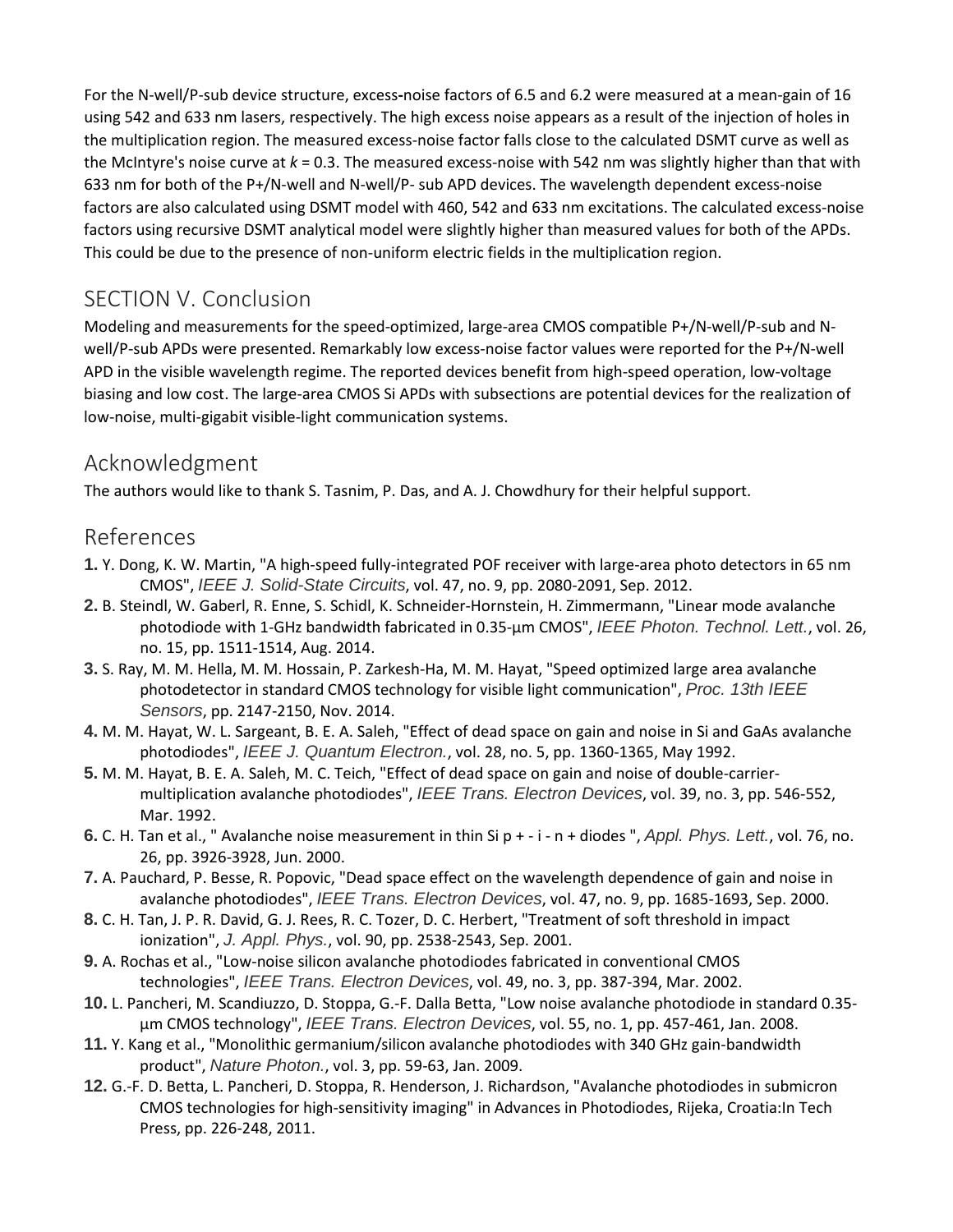- **13.** X. Zhou, J. S. Ng, C. H. Tan, "A simple Monte Carlo model for prediction of avalanche multiplication process in Silicon", *J. Instrum.*, vol. 7, no. 8, pp. P08006, Aug. 2012.
- **14.** M. Atef, A. Polzer, H. Zimmermann, "Avalanche double photodiode in 40-nm standard CMOS technology", *IEEE J. Quantum Electron.*, vol. 49, no. 3, pp. 350-356, Mar. 2013.
- **15.** L. Pancheri, G.-F. Dalla Betta, D. Stoppa, "Low-noise avalanche photodiode with graded junction in 0.15-μm CMOS technology", *IEEE Electron Device Lett.*, vol. 35, no. 5, pp. 566-568, May 2014.
- **16.** M.-J. Lee, H. Rücker, W.-Y. Choi, "Optical-power dependence of gain noise and bandwidth characteristics for 850-nm CMOS silicon avalanche photodetectors", *IEEE J. Sel. Topics Quantum Electron.*, vol. 20, no. 6, Nov./Dec. 2014.
- **17.** J. S. Cheong, M. M. Hayat, X. Zhou, J. P. R. David, "Relating the experimental ionization coefficients in semiconductors to the nonlocal ionization coefficients", *IEEE Trans. Electron Devices*, vol. 62, no. 6, pp. 1946-1952, Jun. 2015.
- **18.** R. Enne, B. Steindl, H. Zimmermann, "Speed optimized linear-mode high-voltage CMOS avalanche photodiodes with high responsivity", *Opt. Lett.*, vol. 40, no. 19, pp. 4400-4403, Oct. 2015.
- **19.** M. M. Hossain, J. Ghasemi, P. Zarkesh-Ha, M. M. Hayat, "Design modeling and fabrication of a CMOS compatible p-n junction avalanche photodiode", *Proc. 26th IEEE Photonics Conf.*, pp. 584-585, Sep. 2013.
- **20.** M. M. Hossain, P. Zarkesh-Ha, J. P. R. David, M. M. Hayat, "Low breakdown voltage CMOS compatible p-n junction avalanche photodiode", *Proc. 27th IEEE Photon. Conf.*, pp. 170-171, Oct. 2014.
- **21.** M. M. Hossain, P. Zarkesh-Ha, M. M. Hayat, "Linear mode CMOS compatible p-n junction avalanche photodiode with operating voltage below 9 V", *Proc. 28th IEEE Photon. Conf.*, pp. 436-437, Oct. 2015.
- **22.** M. M. Hossain, M. M. Hayat, "High responsivity double-junction CMOS-compatible avalanche photodiode", *Proc. 29th IEEE Photon. Conf.*, pp. 262-263, Oct. 2016.
- **23.** N. Izhaky et al., "Development of CMOS-compatible integrated silicon photonics devices", *IEEE J. Sel. Topics Quantum Electron.*, vol. 12, no. 6, pp. 1688-1698, Nov./Dec. 2006.
- **24.** H.-S. Kang, M.-J. Lee, W.-Y. Choi, "Si avalanche photodetectors fabricated in standard complementary metal–oxide-semiconductor process", *Appl. Phys. Lett.*, vol. 90, no. 15, pp. 151118(1–3), Apr. 2007.
- **25.** N. Faramarzpour, M. J. Deen, S. Shirani, Q. Fang, "Fully integrated single photon avalanche diode detector in standard CMOS 0.18-μm technology", *IEEE Trans. Electron Devices*, vol. 55, no. 3, pp. 760-767, Mar. 2008.
- **26.** M.-J. Lee, W.-Y. Choi, "Area-dependent photodetection frequency response characterization of silicon avalanche photodetectors fabricated with standard CMOS technology", *IEEE Trans. Electron Devices*, vol. 60, no. 3, pp. 998-1004, Mar. 2013.
- **27.** R. Enne, B. Steindl, H. Zimmermann, "Speed optimized linear-mode high-voltage CMOS avalanche photodiodes with high responsivity", *Opt. Lett.*, vol. 40, no. 19, pp. 4400-4403, Oct. 2015.
- **28.** T. Rang, "The impact-ionization coefficients of carriers and their temperature dependence in silicon", *Radioelectron. Commun. Syst.*, vol. 28, no. 5, pp. 83-85, 1985.
- **29.** M. A. Saleh, M. M. Hayat, B. E. A. Saleh, M. C. Teich, "Dead-space-based theory correctly predicts excess noise factor for thin GaAs and AlGaAs avalanche photodiodes", *IEEE Trans. Electron Devices*, vol. 47, no. 3, pp. 625-633, Mar. 2000.
- **30.** J. S. Cheong, M. M. Hayat, X. Zhou, J. P. R. David, "Relating the experimental ionization coefficients in semiconductors to the nonlocal ionization coefficients", *IEEE Trans. Electron Devices*, vol. 62, no. 6, pp. 1946-1952, Jun. 2015.
- **31.** R. J. McIntyre, "Multiplication noise in uniform avalanche photodiodes", *IEEE Trans. Electron Devices*, vol. ED-13, no. 1, pp. 164-168, Jan. 1966.
- **32.** F. Tavernier, M. S. J. Steyaert, "High-speed optical receivers with integrated photodiode in 130 nm CMOS", *IEEE J. Solid-State Circuits*, vol. 44, no. 10, pp. 2856-2867, Oct. 2009.
- **33.** B. Nakhkoob, S. Ray, M. M. Hella, "High speed photodiodes in standard nanometer scale CMOS technology: A comparative study", *Opt. Exp.*, vol. 20, no. 10, pp. 11256-11270, May 2012.